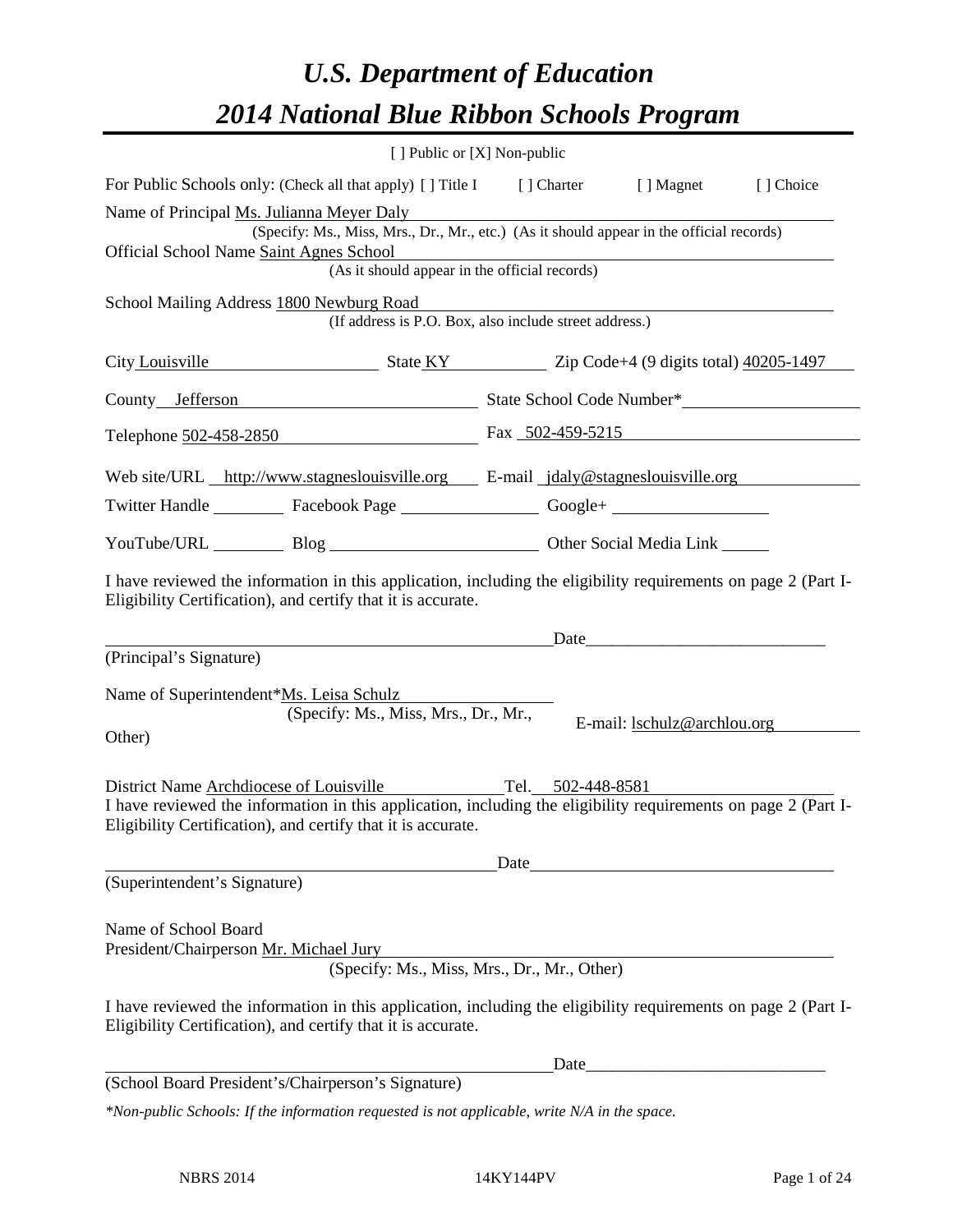## **Include this page in the school's application as page 2.**

The signatures on the first page of this application (cover page) certify that each of the statements below concerning the school's eligibility and compliance with U.S. Department of Education, Office for Civil Rights (OCR) requirements is true and correct.

- 1. The school configuration includes one or more of grades K-12. (Schools on the same campus with one principal, even a K-12 school, must apply as an entire school.)
- 2. The school has made its Annual Measurable Objectives (AMOs) or Adequate Yearly Progress (AYP) each year for the past two years and has not been identified by the state as "persistently dangerous" within the last two years.
- 3. To meet final eligibility, a public school must meet the state's AMOs or AYP requirements in the 2013-2014 school year and be certified by the state representative. Any status appeals must be resolved at least two weeks before the awards ceremony for the school to receive the award.
- 4. If the school includes grades 7 or higher, the school must have foreign language as a part of its curriculum.
- 5. The school has been in existence for five full years, that is, from at least September 2008 and each tested grade must have been part of the school for the past three years.
- 6. The nominated school has not received the National Blue Ribbon Schools award in the past five years: 2009, 2010, 2011, 2012, or 2013.
- 7. The nominated school has no history of testing irregularities, nor have charges of irregularities been brought against the school at the time of nomination. The U.S. Department of Education reserves the right to disqualify a school's application and/or rescind a school's award if irregularities are later discovered and proven by the state.
- 8. The nominated school or district is not refusing Office of Civil Rights (OCR) access to information necessary to investigate a civil rights complaint or to conduct a district-wide compliance review.
- 9. The OCR has not issued a violation letter of findings to the school district concluding that the nominated school or the district as a whole has violated one or more of the civil rights statutes. A violation letter of findings will not be considered outstanding if OCR has accepted a corrective action plan from the district to remedy the violation.
- 10. The U.S. Department of Justice does not have a pending suit alleging that the nominated school or the school district as a whole has violated one or more of the civil rights statutes or the Constitution's equal protection clause.
- 11. There are no findings of violations of the Individuals with Disabilities Education Act in a U.S. Department of Education monitoring report that apply to the school or school district in question; or if there are such findings, the state or district has corrected, or agreed to correct, the findings.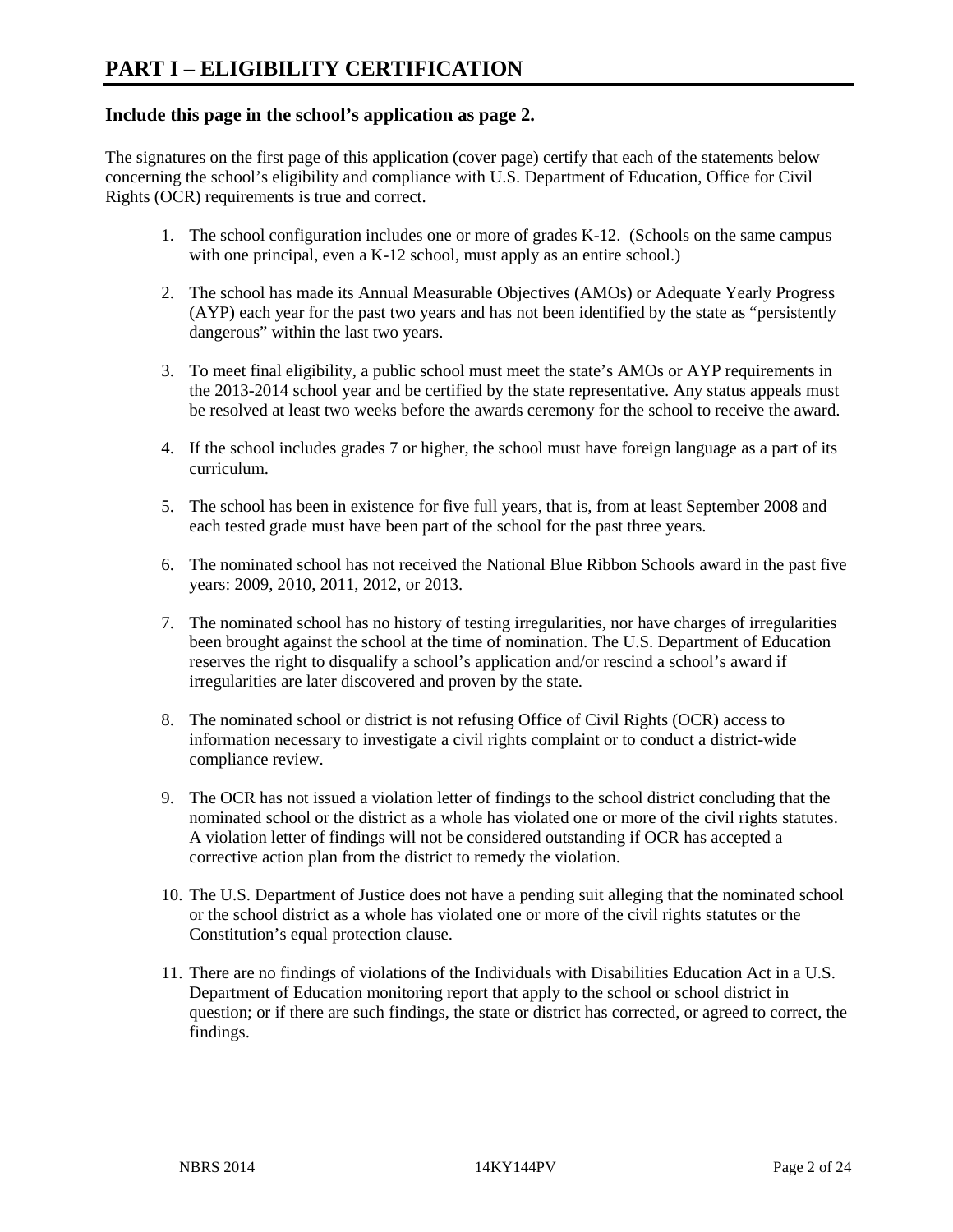# **PART II - DEMOGRAPHIC DATA**

#### **All data are the most recent year available.**

**DISTRICT** (Question 1 is not applicable to non-public schools)

| $\perp$ . | Number of schools in the district<br>(per district designation): | 0 Elementary schools (includes $K-8$ )<br>0 Middle/Junior high schools |
|-----------|------------------------------------------------------------------|------------------------------------------------------------------------|
|           |                                                                  | 0 High schools                                                         |
|           |                                                                  | $0 K-12$ schools                                                       |

0 TOTAL

**SCHOOL** (To be completed by all schools)

2. Category that best describes the area where the school is located:

- [] Urban or large central city
- [X] Suburban with characteristics typical of an urban area
- [ ] Suburban
- [ ] Small city or town in a rural area
- [ ] Rural
- 3. 11 Number of years the principal has been in her/his position at this school.
- 4. Number of students as of October 1 enrolled at each grade level or its equivalent in applying school:

| Grade                           | # of           | # of Females   | <b>Grade Total</b> |
|---------------------------------|----------------|----------------|--------------------|
|                                 | <b>Males</b>   |                |                    |
| <b>PreK</b>                     | 0              | 0              | 0                  |
| K                               | 22             | 21             | 43                 |
| 1                               | 22             | 17             | 39                 |
| $\overline{2}$                  | 25             | 21             | 46                 |
| 3                               | 23             | 23             | 46                 |
| 4                               | 23             | 25             | 48                 |
| 5                               | 19             | 27             | 46                 |
| 6                               | 19             | 26             | 45                 |
| 7                               | 20             | 30             | 50                 |
| 8                               | 27             | 23             | 50                 |
| 9                               | $\overline{0}$ | $\overline{0}$ | 0                  |
| 10                              | 0              | 0              | 0                  |
| 11                              | $\theta$       | 0              | 0                  |
| 12                              | 0              | 0              | 0                  |
| <b>Total</b><br><b>Students</b> | 200            | 213            | 413                |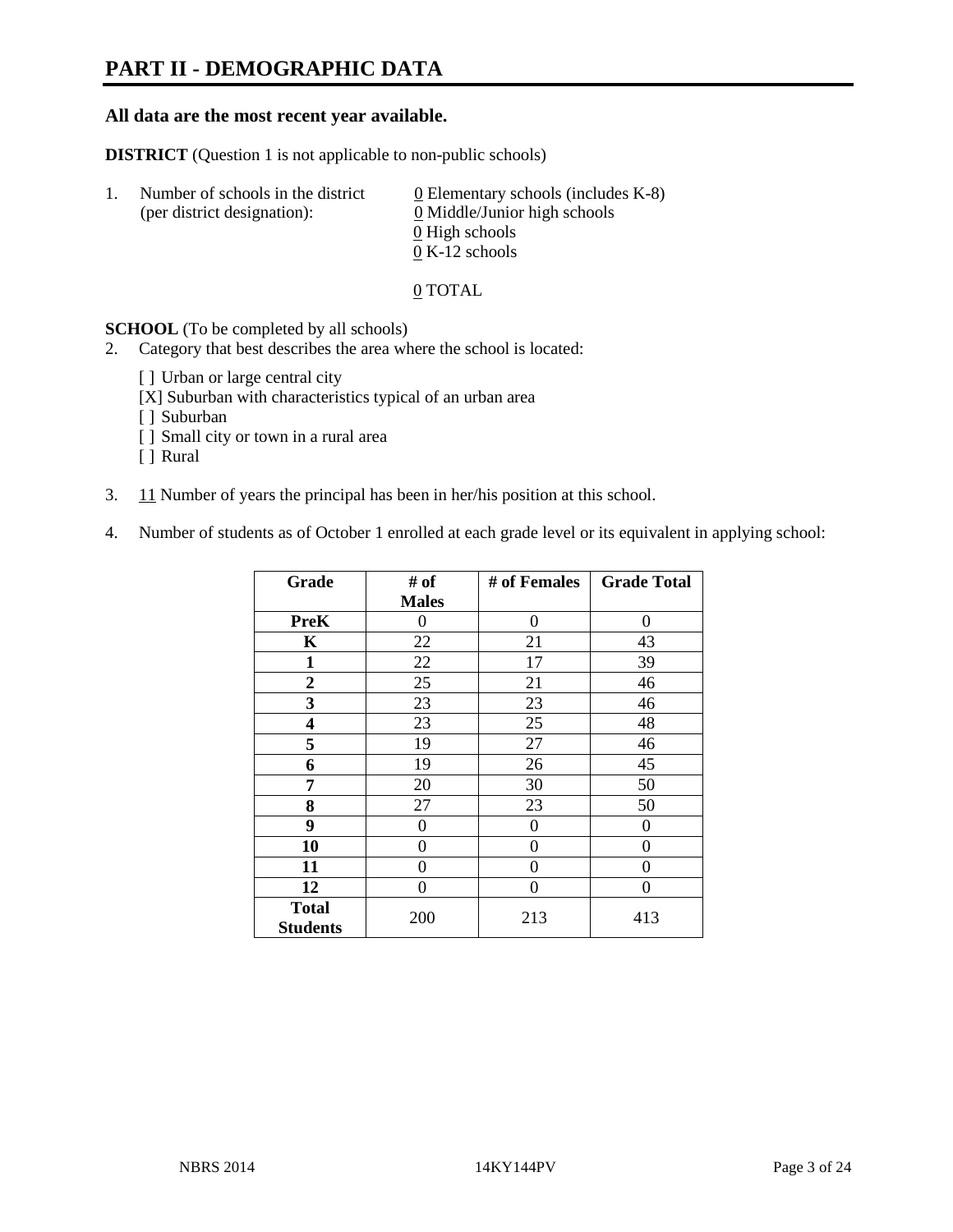the school: 2 % Asian

5. Racial/ethnic composition of  $\qquad \qquad \underline{0}$  % American Indian or Alaska Native

1 % Black or African American

1 % Hispanic or Latino

2 % Native Hawaiian or Other Pacific Islander

- 93 % White
- 1 % Two or more races
	- **100 % Total**

(Only these seven standard categories should be used to report the racial/ethnic composition of your school. The Final Guidance on Maintaining, Collecting, and Reporting Racial and Ethnic Data to the U.S. Department of Education published in the October 19, 2007 *Federal Register* provides definitions for each of the seven categories.)

6. Student turnover, or mobility rate, during the 2012 - 2013 year: 1%

This rate should be calculated using the grid below. The answer to (6) is the mobility rate.

| <b>Steps For Determining Mobility Rate</b>         | Answer |
|----------------------------------------------------|--------|
| (1) Number of students who transferred to          |        |
| the school after October 1, 2012 until the         | 3      |
| end of the school year                             |        |
| (2) Number of students who transferred             |        |
| <i>from</i> the school after October 1, 2012 until |        |
| the end of the 2012-2013 school year               |        |
| (3) Total of all transferred students [sum of      |        |
| rows $(1)$ and $(2)$ ]                             |        |
| (4) Total number of students in the school as      | 413    |
| of October 1                                       |        |
| $(5)$ Total transferred students in row $(3)$      | 0.010  |
| divided by total students in row (4)               |        |
| $(6)$ Amount in row $(5)$ multiplied by 100        |        |

# 7. English Language Learners (ELL) in the school: 0 %

Number of non-English languages represented:  $\frac{2}{3}$ Specify non-English languages: Nepali, Italian

0 Total number ELL

8. Students eligible for free/reduced-priced meals: 5 % Total number students who qualify: 21

If this method is not an accurate estimate of the percentage of students from low-income families, or the school does not participate in the free and reduced-priced school meals program, supply an accurate estimate and explain how the school calculated this estimate.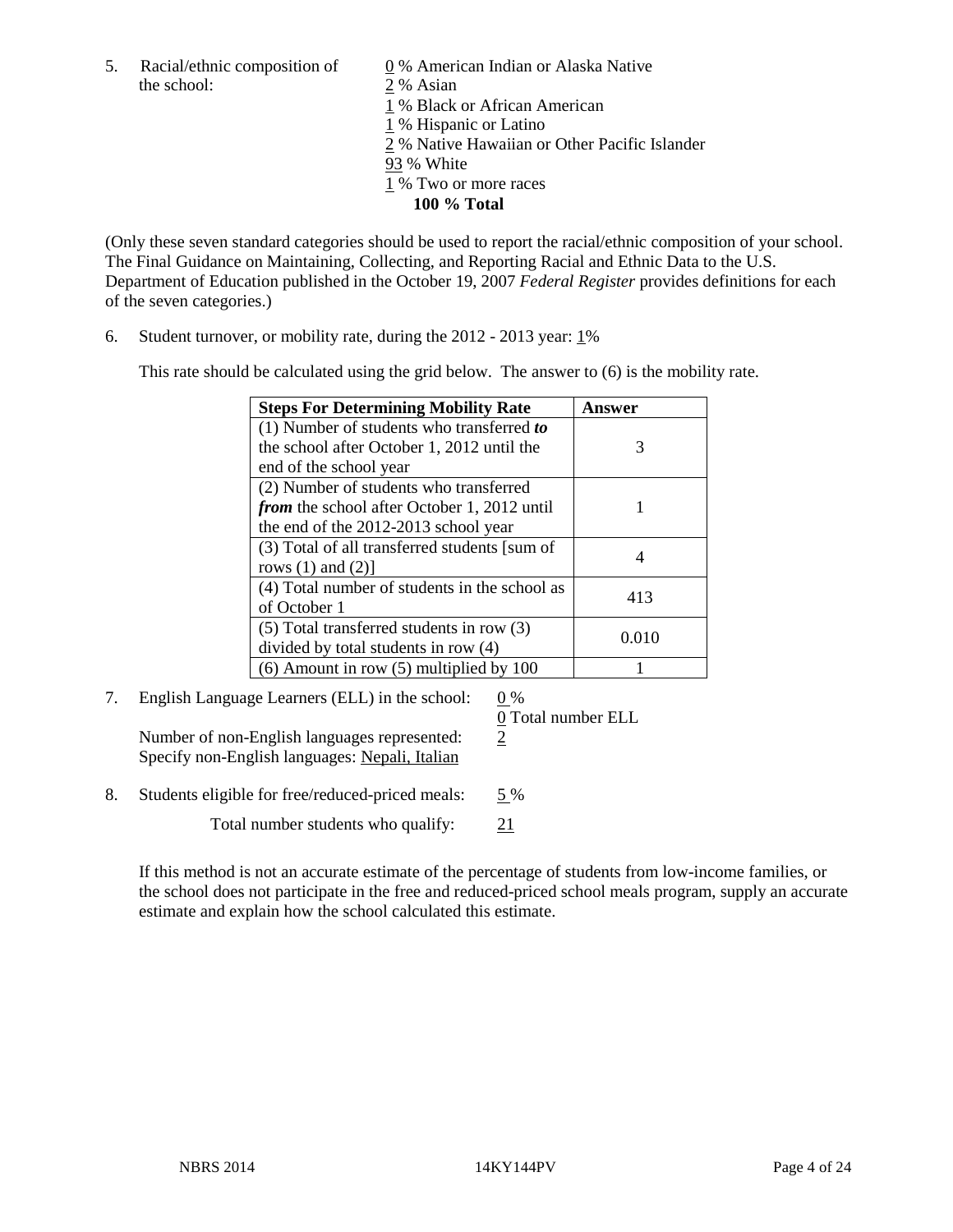35 Total number of students served

Indicate below the number of students with disabilities according to conditions designated in the Individuals with Disabilities Education Act. Do not add additional categories.

| marriaans with Disabilities Laacahon rict. Do hot aaa aaantonar categorics. |                                         |
|-----------------------------------------------------------------------------|-----------------------------------------|
| $4$ Autism                                                                  | <b>0</b> Orthopedic Impairment          |
| 0 Deafness                                                                  | 14 Other Health Impaired                |
| 0 Deaf-Blindness                                                            | 10 Specific Learning Disability         |
| 1 Emotional Disturbance                                                     | 1 Speech or Language Impairment         |
| 0 Hearing Impairment                                                        | 0 Traumatic Brain Injury                |
| 1 Mental Retardation                                                        | 0 Visual Impairment Including Blindness |
| 4 Multiple Disabilities                                                     | <b>0</b> Developmentally Delayed        |
|                                                                             |                                         |

10. Use Full-Time Equivalents (FTEs), rounded to nearest whole numeral, to indicate the number of personnel in each of the categories below:

|                                       | <b>Number of Staff</b> |
|---------------------------------------|------------------------|
| Administrators                        |                        |
| Classroom teachers                    | 18                     |
| Resource teachers/specialists         |                        |
| e.g., reading, math, science, special | 10                     |
| education, enrichment, technology,    |                        |
| art, music, physical education, etc.  |                        |
| Paraprofessionals                     |                        |
| Student support personnel             |                        |
| e.g., guidance counselors, behavior   |                        |
| interventionists, mental/physical     |                        |
| health service providers,             |                        |
| psychologists, family engagement      |                        |
| liaisons, career/college attainment   |                        |
| coaches, etc.                         |                        |
|                                       |                        |

11. Average student-classroom teacher ratio, that is, the number of students in the school divided by the FTE of classroom teachers, e.g.,  $22:1$  15:1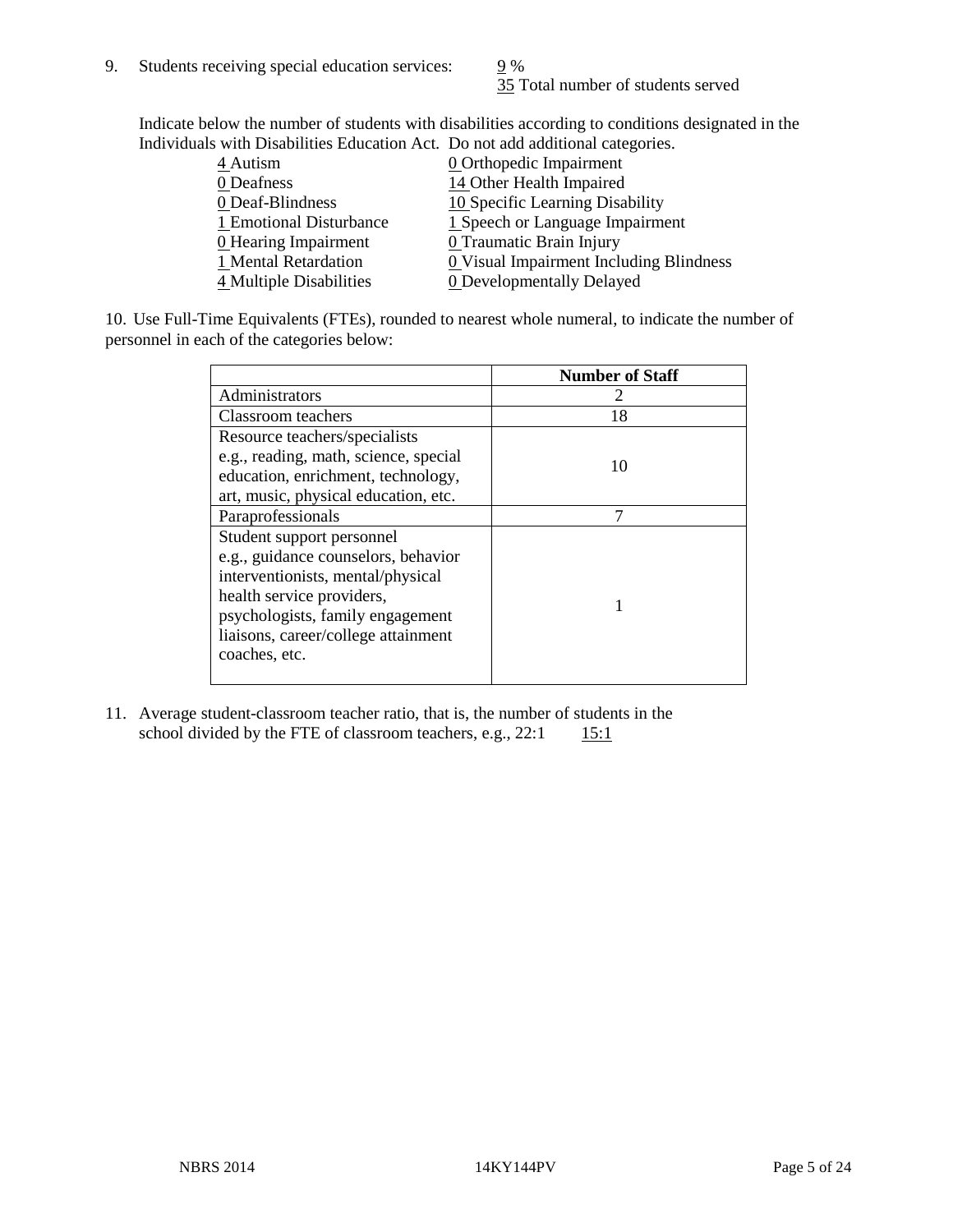12. Show daily student attendance rates. Only high schools need to supply yearly graduation rates.

| <b>Required Information</b> | 2012-2013 | 2011-2012 | 2010-2011 | 2009-2010 | 2008-2009 |
|-----------------------------|-----------|-----------|-----------|-----------|-----------|
| Daily student attendance    | 7%        | ን7%       | 77%       | 77%       | 97%       |
| High school graduation rate | 9%        | 0%        | 0%        | 0%        | 0%        |

#### 13. **For schools ending in grade 12 (high schools)**

Show percentages to indicate the post-secondary status of students who graduated in Spring 2013

| <b>Post-Secondary Status</b>                  |    |
|-----------------------------------------------|----|
| Graduating class size                         |    |
| Enrolled in a 4-year college or university    | 0% |
| Enrolled in a community college               | 0% |
| Enrolled in career/technical training program | 0% |
| Found employment                              | 0% |
| Joined the military or other public service   | 0% |
| . Other                                       | 0/ |

14. Indicate whether your school has previously received a National Blue Ribbon Schools award.  $Yes \underline{X}$  No

If yes, select the year in which your school received the award. 2005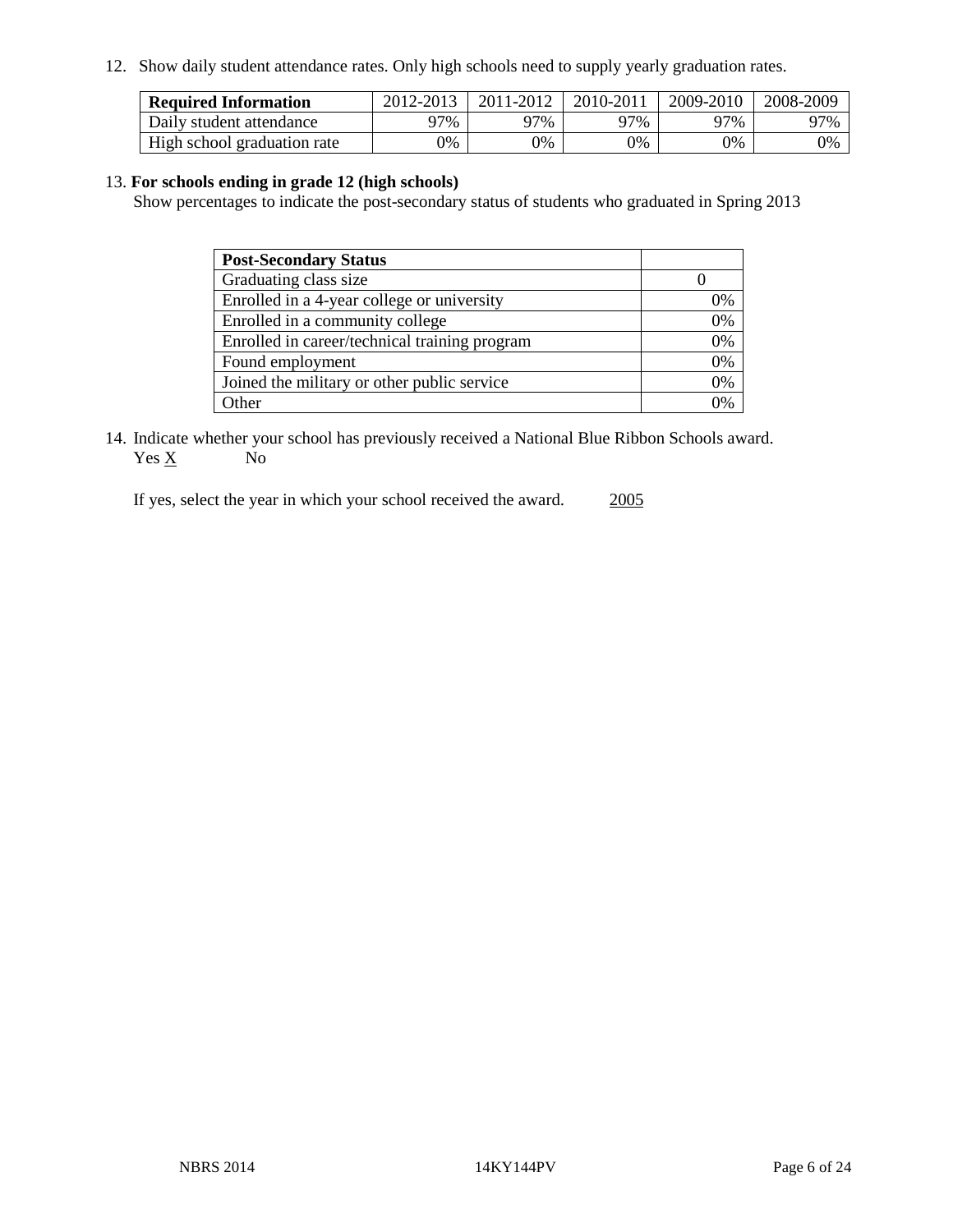# **PART III – SUMMARY**

St. Agnes School is a K-8 Catholic elementary school located in an urban neighborhood of Louisville, Kentucky.The vision statement of the school states: "We commit to building upon the rich traditions of faith, community, and educational excellence that have come to define St. Agnes School.We make this commitment so that current and future generations of St. Agnes students will have a rich elementary school experience, rooted in Gospel values and Catholic tradition, to prepare them for future educational opportunities and for life." St. Agnes School is celebrating its centennial this year.In researching the school's beginnings, it is clear that the founders intentionally worked to build a school based upon faith, community, and educational excellence.

At this historic milestone there is renewed commitment at St. Agnes to ensure that these traditions will continue to evolve in ways that reflect current best practices.There is a commitment to develop the resources to ensure that no family will be excluded because of financial need.There is a commitment to grow in understanding of individual learning styles and needs so that all St. Agnes students become confident lifelong learners.

The commitment to growth is evident in the faculty's average of 30.3 hours of professional development during 2012-2013.Faculty Study groups working collaboratively to address school-wide goals are an essential part of the culture of St. Agnes.The School Board and PTO strongly support the commitment to continuous growth, ensuring that teachers have access to resources they need and providing staffing sufficient to address student needs.

A challenging curriculum and a wide variety of extracurricular activities help all students reach their potentials.The library/media center is the hub of the school; the librarian and the technology coordinators act as resources to the rest of the faculty and facilitate cross-curricular planning.Special Needs Coordinators work with teachers to support students both within the classroom and also on a pullout basis.

Technology has been an integral structural element of the academic program at St. Agnes for many years, but this year a new initiative has brought 1:1 iPad technology to 7th and 8th graders and additional shared iPads for use in other grades.This new initiative has been accompanied by extensive professional development and work in professional learning communities to learn how to most effectively use this new technology.All classrooms are equipped with ceiling mounted projectors and several desktop computers; all K- 6 rooms have Smart Boards.The 6th grade students have laptops that provide a ratio of 1:2 for these students.Document Cameras are used frequently, particularly in primary classrooms.While the Computer Lab continues to be used for skills instruction, research, and product creation, it seems clear that the future of technology at St. Agnes lies in more devices seamlessly embedded in daily classroom instruction.

The education of St. Agnes students is infused with Christian principles, including service at every grade level.Each grade has a unique stewardship focus; at the end of nine years, students have learned about many facets of their community.First grade students focus on people who are elderly.They learn about the needs of elderly people, and frequently walk to a nearby residence for parties and games with the senior citizens.Sixth grade students have refugee speakers who have recently settled in the Louisville community.Students also earn their own money to buy items for welcome baskets for refugee families new to Louisville.

All elements of St. Agnes School have the common goal of promoting student achievement.Multiple indicators confirm students are achieving at significantly high levels.Every year, Terra Nova scores have qualified the school in terms of Blue Ribbon requirements.More than 70% of St. Agnes graduates at reporting high schools were on the Honor Roll last year, including some who required significant support during their elementary years.Each year, more St. Agnes graduates test out of Algebra I and Spanish I in high school.And, although not quantifiable, teachers at multiple high schools regularly report that they can quickly identify St. Agnes graduates because of their academic confidence.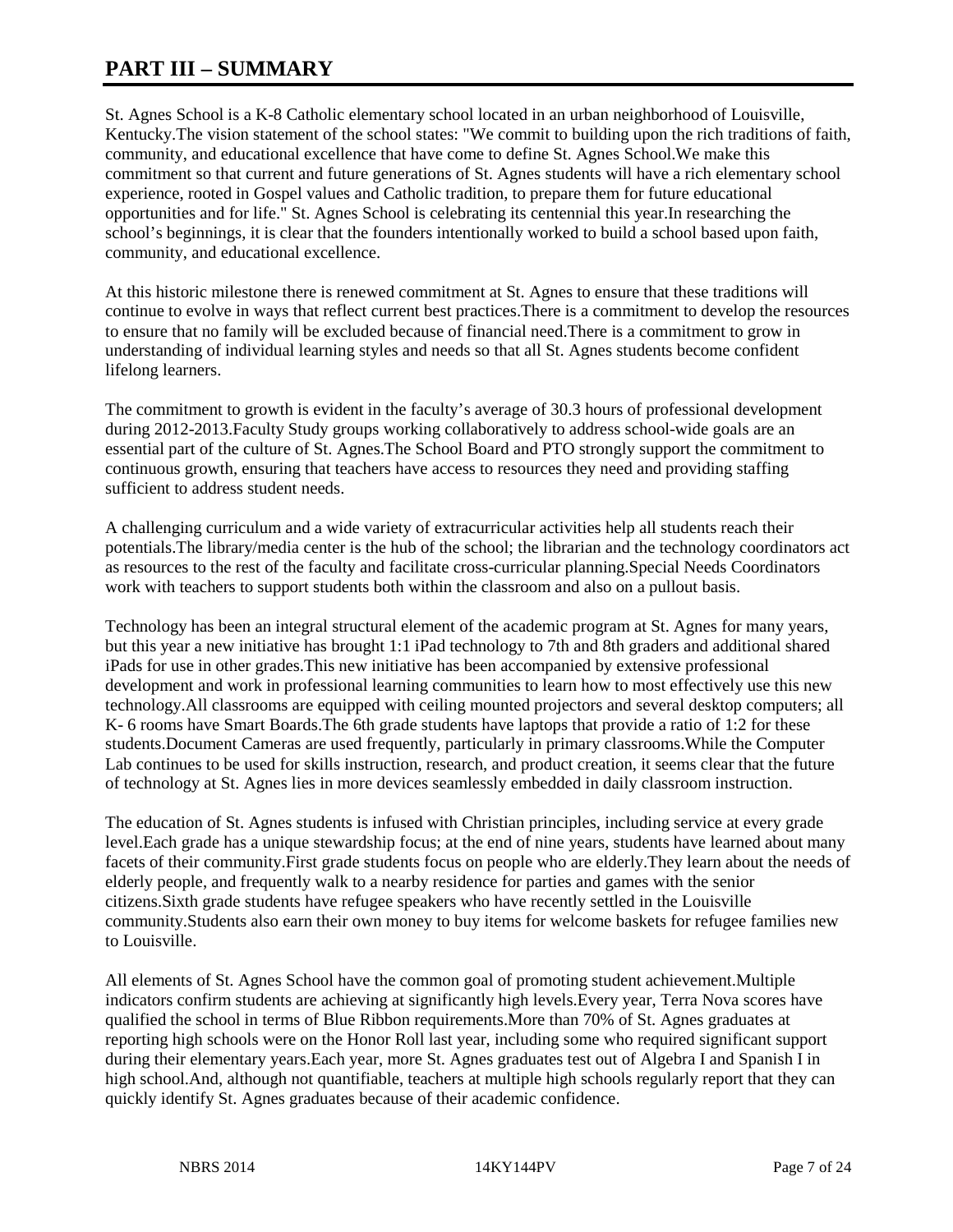Deeply rooted in rich traditions of faith, community, and academic excellence, the St. Agnes community has a determination to grow and address ever-changing needs.The school is blessed with strong leadership in its faculty and administration, its School Board, and among its parents.The best interests of students are at the heart of every decision.The shared vision for the next 100 years is one that firmly builds the spiritual and educational foundations children need to become community, church, and global leaders who are lifelong learners and able to adapt to the unknown frontiers that await them.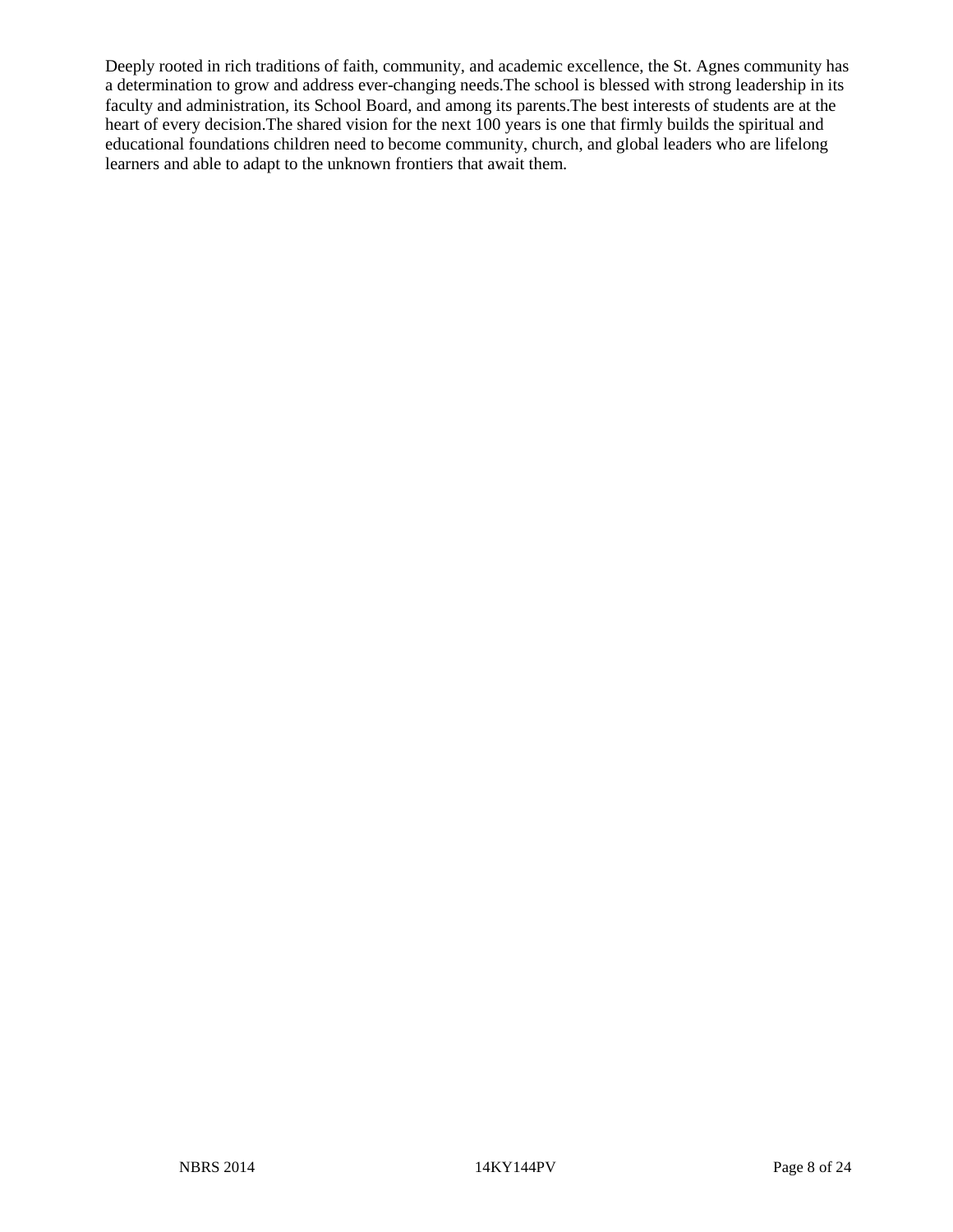#### **1. Assessment Results:**

a) Standardized test results at St. Agnes are consistently high.Every year and with every class, approximately 2/3 of the students' achievement on these tests places them in the top quartile nationally. It is rare that a St. Agnes student places in the lowest quartile.St. Agnes scores are always above the average, both nationally and as compared to the larger district, the Archdiocese of Louisville. St. Agnes also consistently qualifies to apply for Blue Ribbon recognition. These, then, have become the expected levels of performance in this school environment.

The focus, of course, is maintaining this high level of achievement, but equally important is monitoring the performance of individual students.Each student's achievement in relation to his/her ability, as reported in the CSI (Cognitive Skills Index), is closely studied.If there is a significant negative difference between a student's ability and achievement, teachers closely analyze the data to determine and act upon the particular areas in which greater support, and possible intervention, is required for individual students.

To maintain this high level of student achievement, support systems are in place to assist teachers in the teaching/learning process.All teachers new to St. Agnes are mentored; veteran St. Agnes teachers share the general institutional knowledge and best instructional practices that are currently in use at the school.There is recognition that a unified philosophy and general methodology provide for smooth transition between grade levels and facilitates ongoing scaffolding of instruction.The St. Agnes faculty works very intentionally to maintain the high student achievement which translates to high standardized test scores.These scores provide a barometer for educational effectiveness in relation to individual student achievement.

b) There have been no significant gains or losses in performance trends on standardized testing at St. Agnes in recent years.Analysis of Scale Scores shows that achievement in every subtest increases with every group of students as they move through each testing cycle.The levels of achievement of students are consistently high, and the challenge has been to maintain that level of achievement.Nevertheless, there is information that has been gleaned from the study of test results that is impacting instructional decisions in an ongoing way.

One such example involved test results of the 7th grade students in the 2011-2012 year and looking back to the results of these students as 5th graders and as 3rd graders. This class consistently had scores that were above the St. Agnes norms.This outstanding academic talent was verified in the Duke Talent Identification Program; three students received national recognition and 16 others received state recognition during their 7th grade year.The multiple reports of high academic performance across the years clearly communicated to teachers that this class needed to be challenged beyond the usual rigor provided to all St. Agnes students.The same indicators seem to be present for the class that was in 3rd grade during 2011-2012.Scores for these students will be closely evaluated during the 2013-2014 testing, but teachers have already been working to ensure that there is sufficient challenge offered to the multiple high achievers in this group of students.

The same kind of differentiation is being provided to current 4th grade students whose 3rd grade Reading scores were slightly lower than the previous class.Teachers have structured Reading class to include individual assessment of students' comprehension in relation to their choice reading books.The goal of this initiative is to allow all students to progress as quickly as possible in relation to comprehension, vocabulary, and fluency.

Analysis of St. Agnes Terra Nova results over time led to recognition of a relative weakness in the area of vocabulary.A faculty study group was formed to study vocabulary instruction.The group made recommendations for ways in which the faculty could improve vocabulary learning through a comprehensive plan of embedding vocabulary instruction in content areas across the curriculum.These recommendations became part of the School Improvement plan and included use of particular strategies for instruction, such as the Frayer model, in addition to the adoption of vocabulary texts in Grades 4-8 based on teaching of Greek and Roman roots.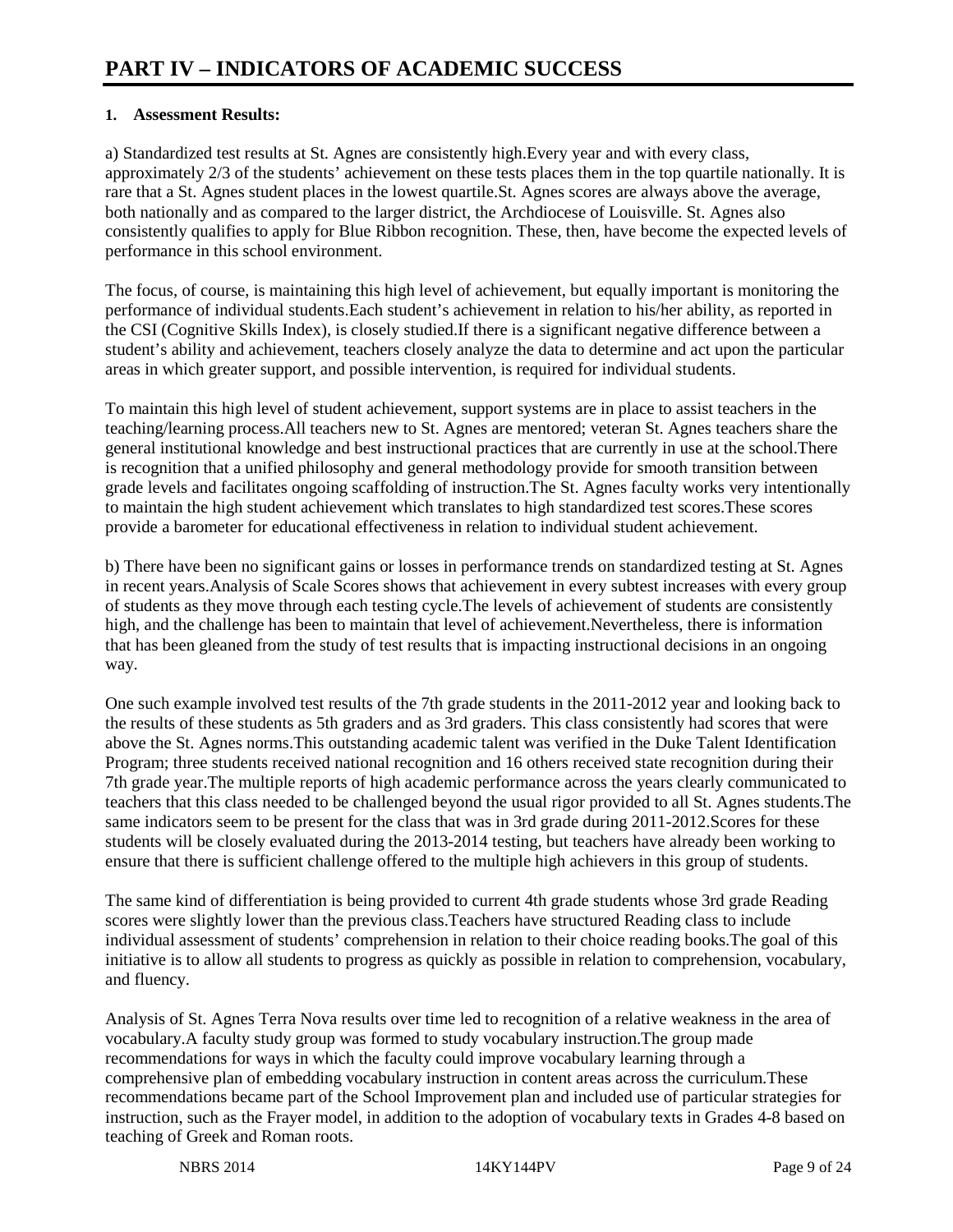A final example of response to performance trends on the Terra Nova test is occurring in relation to math achievement.Fifth grade students displayed a relative weakness in the area of probability and statistics. Math teachers worked with the Assistant Principal to vertically align the math curriculum, deciding which topics would be studied in depth at certain grade levels to foster deeper understanding.To ensure that students grow in conceptualization of math, teachers have put greater emphasis on using formal math vocabulary, keeping math notebooks, and having students regularly draw diagrams and construct models of word problems.

Results of Terra Nova tests are now being reported electronically, allowing classroom teachers to more easily analyze data and drill down to the individual student level.A core group of St. Agnes teachers took the lead in exploring the new capacities in this online reporting.These teachers then trained other faculty members and continue to help them use the data available to them.Standardized testing has become much more than a yearly report card at St. Agnes.It is now being used throughout the year in curriculum design that enables all students to achieve at high levels.

#### **2. Using Assessment Results:**

Understanding the potential of assessment not only in reporting student achievement, but also in shaping instruction and improving student performance, has been one of the areas of growth for St. Agnes teachers.Teachers now clearly understand the difference between formative and summative assessments and recognize that effective instruction necessarily includes both.They also understand that assessment must directly mirror objectives that have been presented to students.They have become increasingly skilled in designing alternate forms of assessment for students who cannot effectively show what they know in a traditional paper and pencil format.Assessment results are shared with students and their parents, and, if students have not demonstrated mastery, teachers are committed to re-teaching and further assessment.

Reporting achievement results is done by sending assessments home for parent signatures.Teachers call to talk to parents if they have areas of concern or see significant changes in performance.Regularly scheduled conferences with all parents are held midway through the first and second trimesters.At these student-led conferences written progress reports are provided to parents.Goal-setting is an important part of these conferences, with great effort made to determine goals that can be measured and observed.Report cards have been revised, after a year of study and work, to provide parents and students with more specific feedback through individual comments regarding areas of strength and areas that need focused attention.

Middle School students take mid-year and final exams.The objective of these exams is to help students learn the process of organizing a larger body of material for study, thereby preparing them for the high school experience.The exam grades are reported apart from the report card so that these initial exam experiences are not reflected on permanent records.Although the exams count as significant test grades, they are largely formative in purpose.

St. Agnes uses three nationally standardized assessment instruments.All are administered as part of the Archdiocesan protocol and permit comparison of individual school results with Archdiocesan results, as well as national norms.The Terra Nova test is administered to students in third, fifth, and seventh grades.St. Agnes maintains long-term statistical comparisons of its own results and local results as compared to overall Archdiocesan results.It also tracks its own results for a particular grade level over time.Results of the Terra Nova test, along with a letter of basic explanation of statistical measures, are provided to parents each year.

Teachers and administrators study these results to determine areas of relative weakness.In the past, after noting that a subset of third grade students had particularly low word analysis scores, the school adopted the Wilson Reading curriculum to provide select primary students with intensive remedial sessions.All reading teachers in Grades K-3 began to use the same key words for certain sounds and to prompt students in the same way.Similarly, study of math scores indicated that more intensive work on problem-solving would be beneficial.New math texts were chosen based largely on their problem-solving approach. With the on-line reporting of Terra Nova scores that began with the 2011 testing, teachers have the capability to analyze students' scores with greater precision and even more importantly, to use this information to guide instruction and curricular decisions.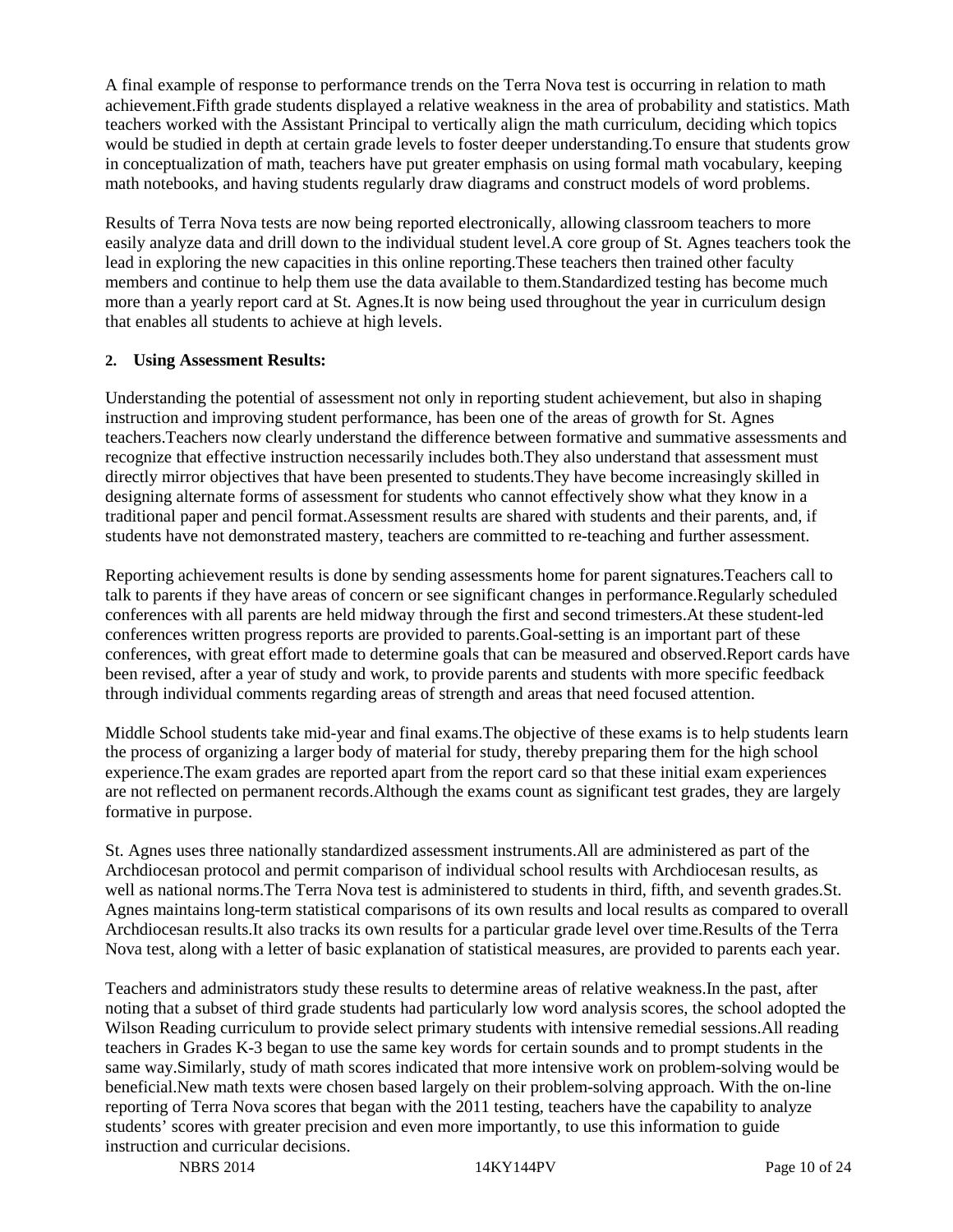Results of the ACRE tests of religious knowledge are reported by classes and not by individual students.Teachers in both grades tested and the grades that precede them are provided with the results of the ACRE tests in order to know which areas they need to teach differently or more intensely. The most recent standardized test adopted by Archdiocesan schools is the Acuity Algebra testing program.The seventh grade pre-test is used for placement in eighth grade Algebra classes, and the eighth grade post-test is used to analyze overall student achievement and effectiveness of instructional practices in relation to particular Algebra standards.

Standardized testing is also used in relation to computer skills.Each trimester Middle School students take tests of their word-processing speed.Results appear on report cards along with the target speed for that grade level.Seventh and eighth grade students also take online tests that report skills in relation to various technology benchmarks.This information allows teachers to ensure that all students are progressing toward ISTE national technology standards.

The intersection of greater understanding of the process of assessment among St. Agnes teachers and the opportunities that technology is providing to analyze data is opening new doors.Creating an environment in which students can learn and building relationships with each student will always be an art, but St. Agnes teachers now have even more opportunities to engage in the science of teaching.Teachers have intentionally studied the effective use of data and are committed to continuous growth in this area.

#### **3. Sharing Lessons Learned:**

St. Agnes teachers recognize both their responsibility to engage in professional sharing and the opportunity for growth that this presents.This culture of sharing is nurtured at the school level through professional learning communities.Some PLC's are topical; others are based upon grade-level units.PLC's have been especially helpful in aligning improvement efforts with school-wide goals and allowing teachers to support each other in the acquisition of new technology and instructional skills.

A second level of sharing occurs at the Archdiocesan level through Teacher Exchange groups, through the Summer Institute of Professional Development, and through Curriculum Development committees.Multiple St. Agnes teachers have been presenters for the Exchange Groups and for the Summer Institute which bring together educators from many schools and disciplines.The St. Agnes librarian, for example, is a regular presenter at the Summer Institute; her topics have included creating a culture of reading and engaging reluctant readers.Sometimes the sharing occurs at the request of another principal.Spanish teachers from other schools have visited to learn about TPR and TPRS (Total Physical Response and Teaching Proficiency through Reading and Storytelling), techniques used successfully at St. Agnes.Kindergarten teachers have hosted visitors to demonstrate their use of literacy centers.St. Agnes teachers regularly volunteer to serve on Archdiocesan curriculum committees; one primary teacher was part of the committee that worked this past summer to align the Archdiocesan Language Arts curriculum with the Common Core Standards.She was also part of the team that presented this work to primary teachers from all Archdiocesan schools.

Active participation in professional sharing at the local level has resulted in opportunities for St. Agnes teachers at regional and national levels.The St. Agnes technology teacher presented her experiences with Scratch software at two regional conferences.The art teacher regularly engages in collaborative projects with other art teachers; these teachers have been joint presenters for the past six years at the NAEA (National Association of Educators of Art) Convention.

In addition, St. Agnes teachers recognize their responsibility to mentor a new generation of teachers.Bellarmine University pre-service students are assigned during the first semester of every year to assist in St. Agnes classrooms and to journal about their experiences.Whether it is with peers or aspiring educators, St. Agnes teachers recognize that excellence in education occurs only through ongoing and open professional dialogue.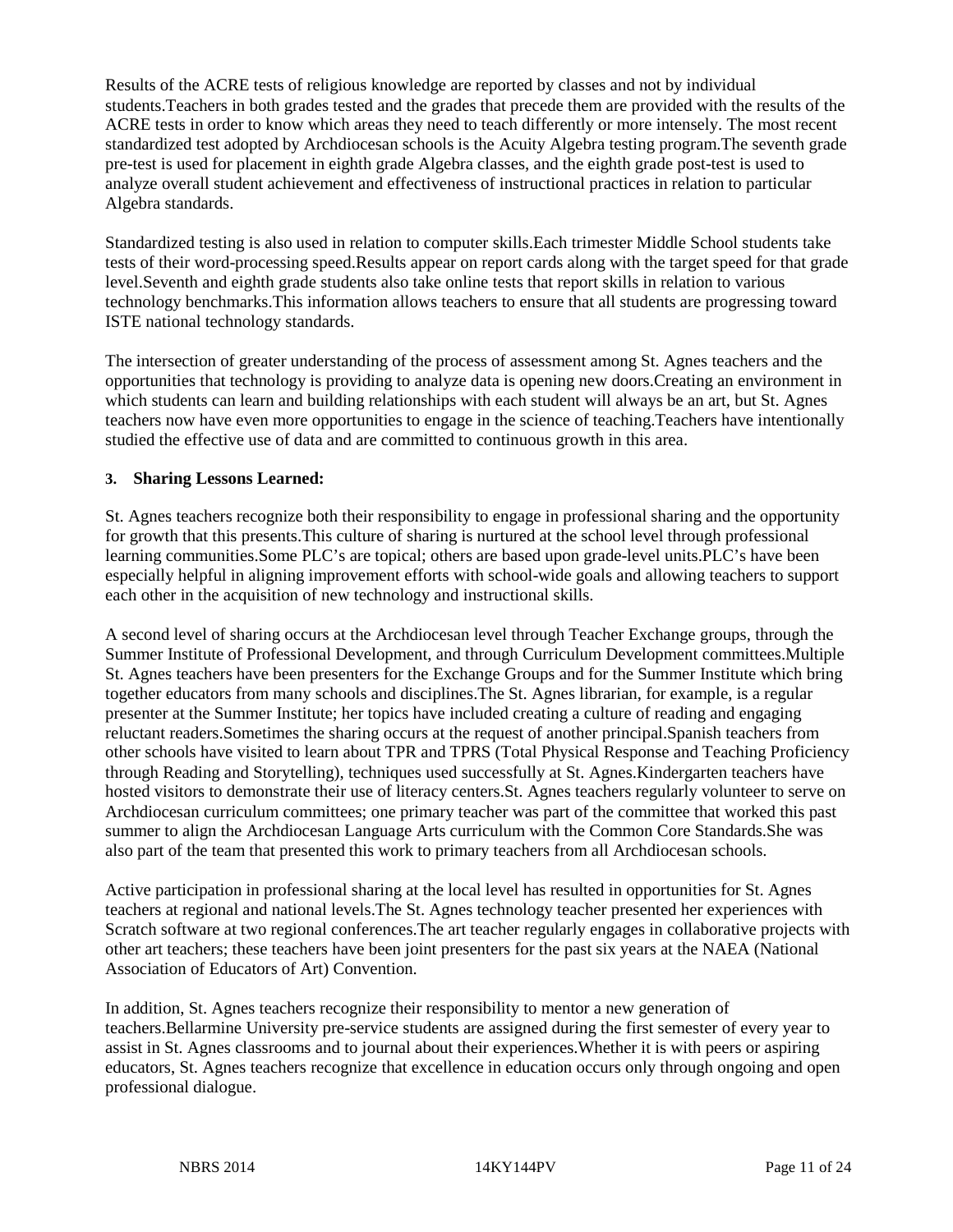#### **4. Engaging Families and Community:**

The school year at St. Agnes begins with the matching of new St. Agnes families with host families to help them become involved in the school community.Through personal connections, new parents learn that attendance at PTO meetings is the norm and not the exception.Parents learn of the wide range of volunteer opportunities, including vital help in the cafeteria and on the playground.Veteran parents explain how the development of rich personal relationships between teachers and parents occurs as a byproduct of these volunteer commitments. Parent-teacher relationships are further strengthened at the twice yearly Parent-Teacher-Student conferences.Attendance at these conferences is always 100%.If parents are unable to attend on assigned days, teachers do whatever it takes to find an alternate conference time.

The commitment to build strong relationships with families depends on multi-pronged communication.Most St. Agnes communication occurs electronically; however, parents who prefer paper copies of correspondence have that option.An extensive letter from the principal, with related postings, is published bimonthly.All teachers have class pages on Edline.In primary grades, a weekly newsletter, containing information about special events and projects, is posted.In intermediate grades and middle school, postings for students and parents include rubrics and project information.

In addition to the essential roles of parents in the St. Agnes community, they are also critical links to the larger community.The success of the stewardship program at St. Agnes is due to the leadership of Parent Partners who break open the focus of each grade level, such as "People who are Homeless" and "People who are Refugees." They do this by recruiting speakers and arranging for service activities.Other parents have arranged opportunities for career exploration.A group of twelve students recently spent the day at the University of Louisville Health Sciences Center; they spent time in cancer research labs and were able to manipulate robotic arms used in surgery.

St. Agnes has recently enrolled students from several refugee families; the school community has helped these families with both financial and material needs.In one case, parents not only provided transportation for the child until the family could move closer to school, but they also located a house for the family and a job for the father.Relationships with these families have been rich experiences for all involved; they are certainly one way St. Agnes is preparing students for the global community in which they live.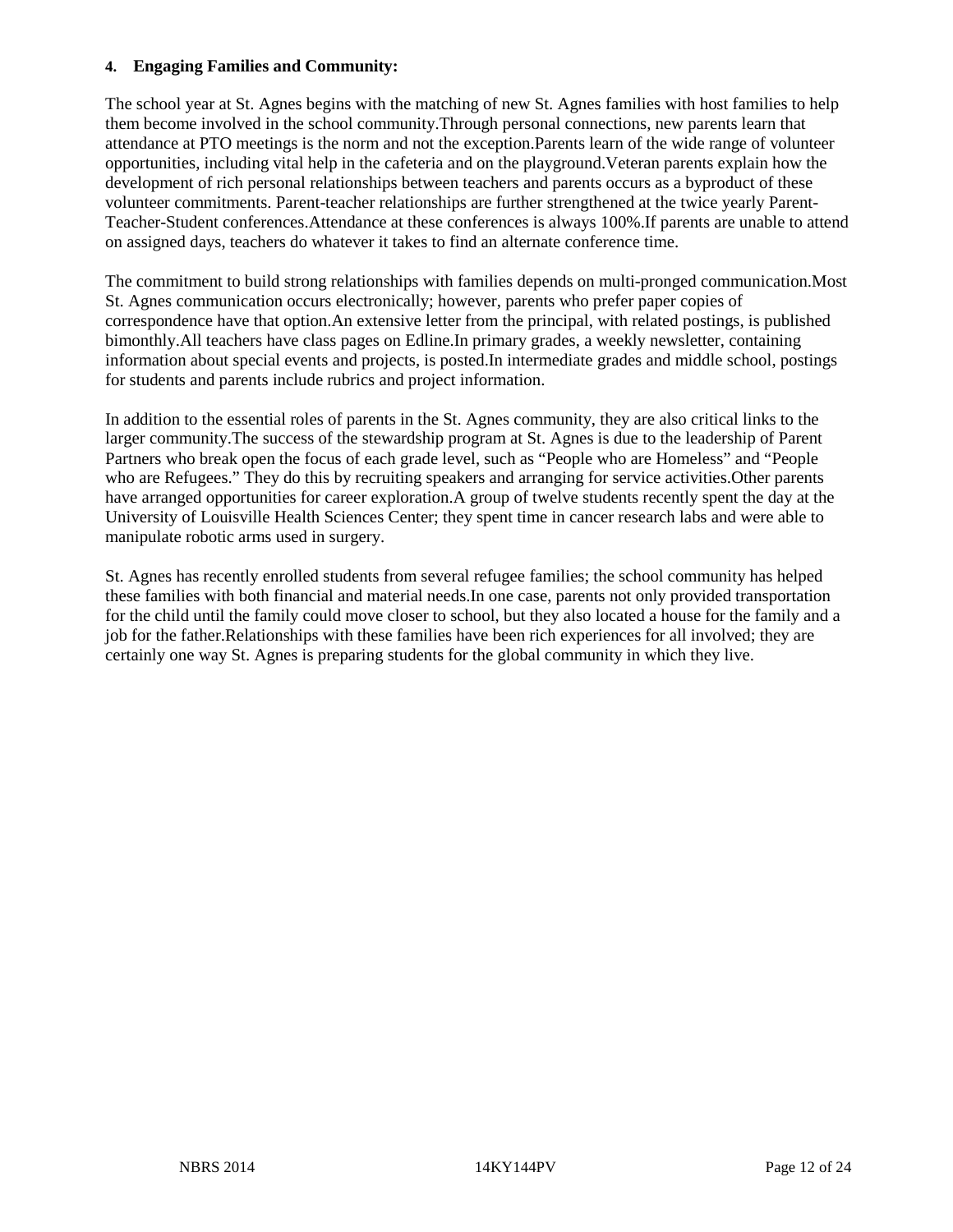## **1. Curriculum:**

The St. Agnes curriculum is based on national standards and aligned with the Archdiocesan Curriculum Framework.The curriculum is rigorous and intended to prepare all students to succeed within the college preparatory or honors level tracks at the high schools they attend.The integration of 21st century skills and the Common Core Standards have been the focus of ongoing efforts to ensure that the curriculum at St. Agnes is relevant and challenging for all students.

Middle School students have semester exams; teachers focus on process and organization to prepare students for high school.St. Agnes alums regularly report gratitude for this preparation as they negotiate high school exams for the first time.

Language Arts, consisting of Reading/Literature, Grammar, Writing, and Spelling/Vocabulary, are taught as an integrated whole from K-8.A detailed explanation of the Reading program is included in Part V, 2A.Literature is the starting point for writing activities; students learn to write in many genres.Grammar is taught in the context of writing.Spelling and vocabulary development in the early grades combine the use of texts with literature-based word walls and activities.Grades 4-8 use an approach based on Greek and Roman roots.

Mathematics instruction targets both reasoning and computation, with emphasis on real world application.Students of all ages use manipulatives to increase their understanding.All 8th grade students take Algebra I.A more detailed explanation of the Mathematics program is included in Part V, 3.

The K-8 Science curriculum emphasizes the scientific method, lab-based discovery experiences, reflection on what has been observed, and use of technology resources.All Science teachers include STEM activities to help students become aware of professions that will impact the future.

Teachers of Social Studies provide students with a framework for understanding the geography, history, economics, and political structure of the complex world in which they live to prepare them to be effective global citizens.Current events are a focus, particularly in regard to social justice issues.

The faculty and the PTO together ensure that all St. Agnes students have significant experiences in the Visual and Performing Arts.Every student has weekly art and music classes.The Arts Program is further explained in Part V, 4 – Additional Curriculum Area.

The Physical Education/Health/Nutrition curriculum emphasizes healthy practices and decisions, including cardiovascular workouts, skill development, cooperative games, dancing, team sports, and instruction related to nutrition, smoking, and drug and alcohol abuse.Primary students participate in Minds-in-Motion, a series of stations that promote sensory integration and coordination.

Spanish is an essential part of the curriculum.The program includes conversation, songs, games, culture, and vocabulary and grammar development.Classes are taught with the TPR and TPRS methods (Total Physical Response and Teaching Proficiency through Reading and Storytelling).Seventh and eighth grade students read Spanish novellas and have related literature discussions using their Spanish language skills.St. Agnes School is in compliance with the program's foreign language requirements.

The Technology program's goals are to develop skills and teach responsible use.All students have lessons in safe, ethical and responsible use of technology.Intermediate students have lessons in "Scratch," a programming language developed at MIT; they also work with Lego Mindstorms robots. Seventh and eighth grade students have personal iPads for school and home use.These limited, monitored, and filtered devices have teacher-selected curricular and organizational apps that complement the curriculum and prepare students to learn in classrooms without walls.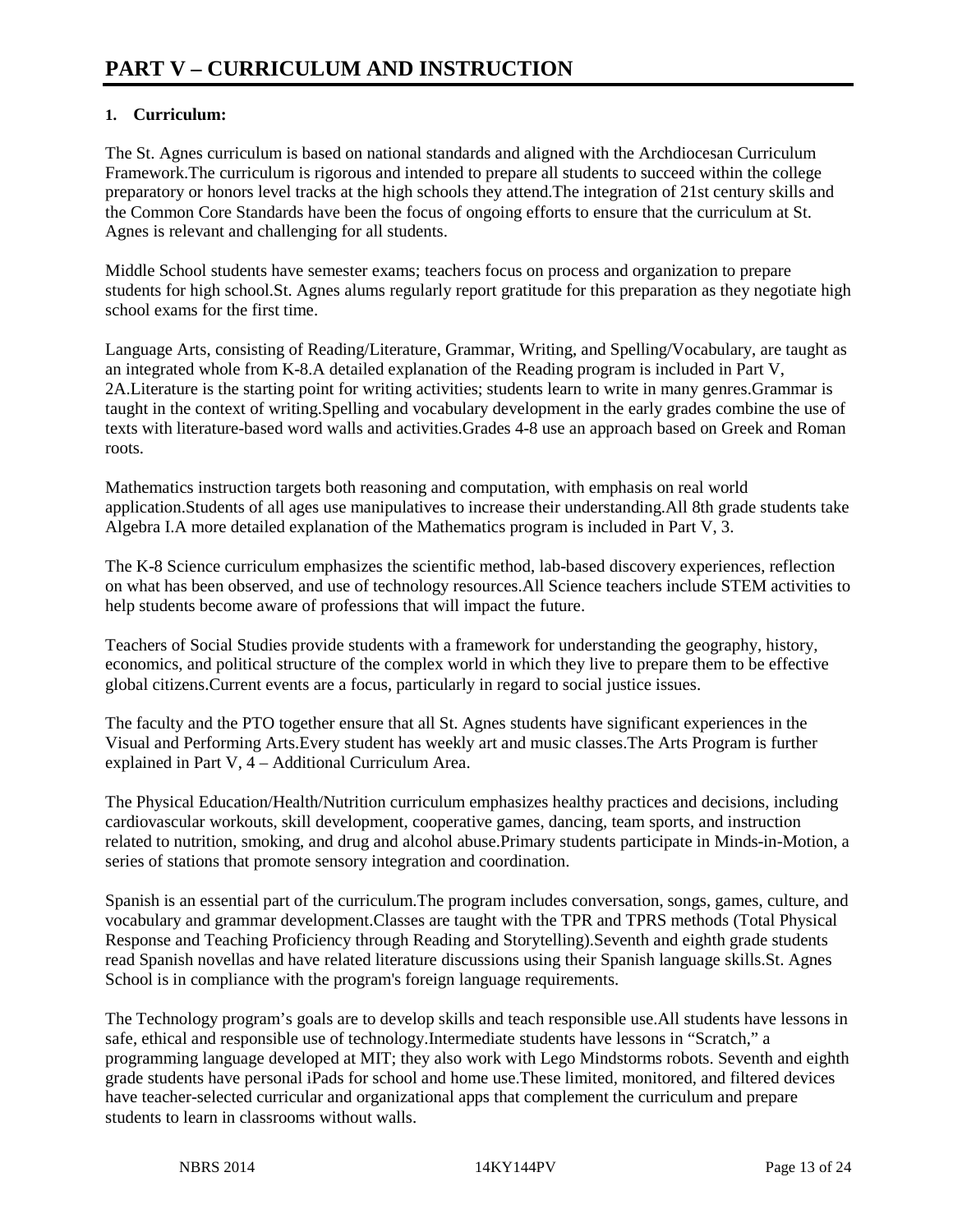The St. Agnes curriculum, supplemented by field trips, community speakers, and extra-curricular activities, offers a comprehensive education that equips students with 21st century skills of communication, collaboration, innovation, and problem solving and prepares them to be lifelong learners and contributing citizens.

#### **2. Reading/English:**

St. Agnes teachers take very seriously their responsibility to teach children to become confident and competent readers. They know that this task, when done well, opens doors of opportunity and can change lives.In K-3 a large part of every day is spent on the literacy skills of phonological awareness, phonics, comprehension, spelling, vocabulary, and composition. A daily rhythm of whole class instruction/practice, small group work, and review and reinforcement with more whole group work is used to methodically and comprehensively teach skills.

All instruction takes into account the variability of reading skills.Texts are available at different reading levels, all of which focus on the same unit themes and skills.Literacy centers with differentiated activities foster growth in skills through exploration and individual practice.

Reading in Grades 4-8 includes rich experiences in literature through the use of anthologies and class novels while also emphasizing the skills required to effectively read non-fiction materials, as challenged in the Common Core Standards.Developing students' reading comprehension, analysis, and self-reflection skills occurs in all curricular areas.Book Bee is a favorite extra-curricular activity at St. Agnes.Teams of 4th-8th grade students read multiple books and compete against other schools to demonstrate deep understanding of these books.

The St. Agnes librarian is a full partner with classroom teachers in working to develop eager student readers.She introduced the term "Just Right Books" to the St. Agnes culture and ensures that every K-8 student has a self-selected and appropriately leveled reading book at all times.Time is set aside daily in each K-8 classroom for STAR (Students and Teachers All Read).

Recognizing that familiarity is important as emergent readers make book choices, the librarian introduces genres, authors, and series to primary students during their weekly library visits.She helps seventh and eighth graders select books to share with K/1 Little Buddies each month. Young readers respond to these invitations and repeatedly seek out books from particular series or by a particular author.

Primary students at St. Agnes become strong readers because of rich classroom instruction and because they grow up in an environment that values reading.Kindergarten students sit in the Kiva area in the library transfixed by read-alouds, while at other times eighth graders sit in the same area, fully engrossed in a choice book.The gift and value of reading is shared and passed on each day at St. Agnes.

#### **3. Mathematics:**

The goal of Mathematics instruction at St. Agnes is to empower students to think and problem solve in mathematical terms.The Archdiocesan Curriculum Framework, based on Common Core Standards, provides conceptual direction and ensures continuity.Teachers use a wide variety of print, manipulative, and online resources to develop and present their units of instruction.

All curricular units are written to include concept development, number sense, skill practice, and problemsolving.Simple Solutions practice books are used in grades 2-7 to provide ongoing review and memory work related to foundational skills. The Frayer vocabulary model is used in math classes as part of a school-wide effort to build content area vocabulary.Students from 4th– 8th grades keep math notebooks that include content vocabulary, concept maps, skill work, examples, non-examples, and reflections related to math lessons.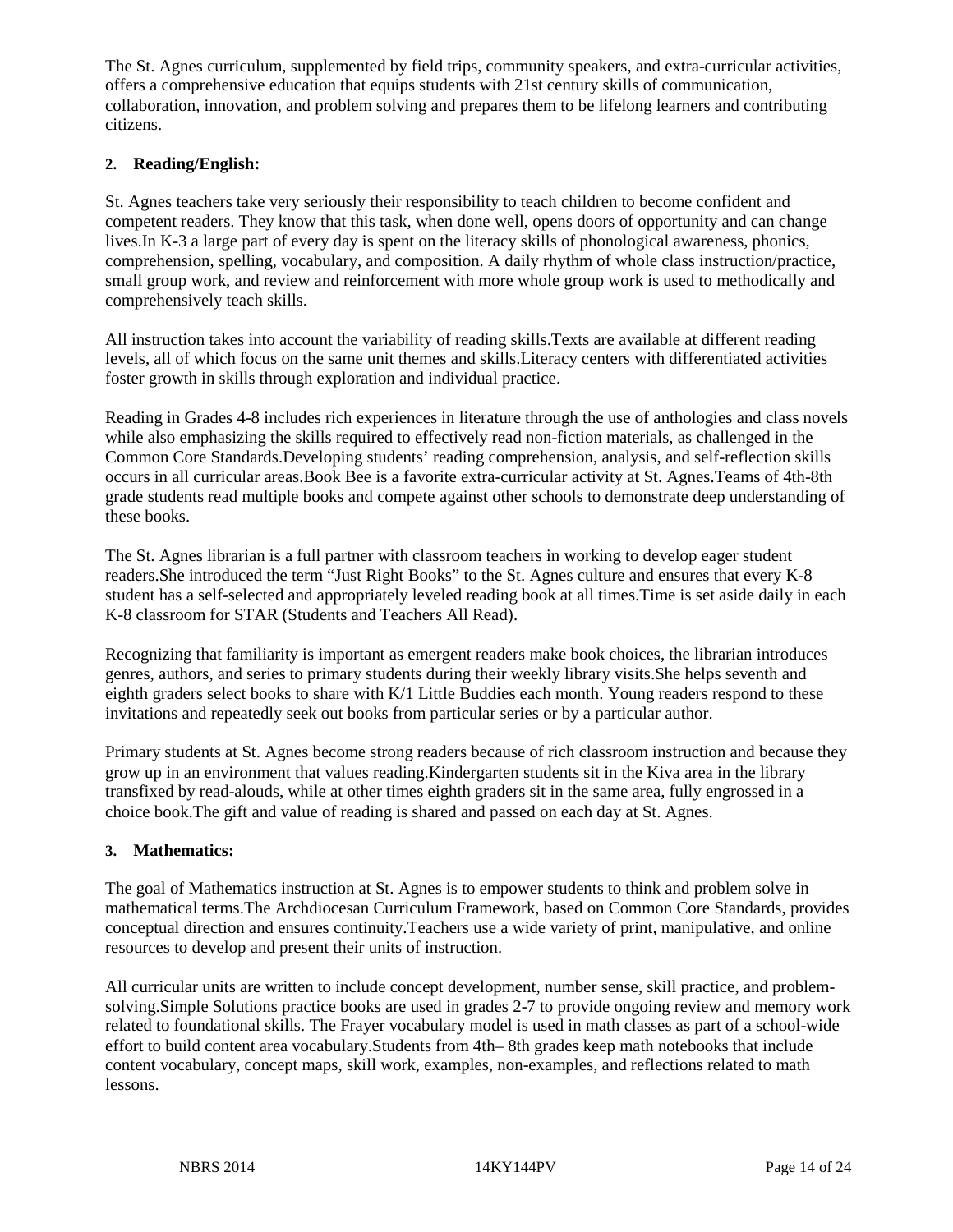Teachers use many approaches to support the development of conceptual understanding and routinely connect mathematical knowledge to the real world.Hands-on-Algebra systematically allows 5th graders to build a foundation for subsequent work in algebra.Students confidently work with desktop pawns to execute "legal moves" that establish the basis for balancing equations.Other tools used include Singapore model drawing, graphing calculators, spreadsheets, graphs, and the National Library of Virtual Manipulatives.

All 8th graders take Algebra I; a greater number of St. Agnes students each year test out of that course in high school.In the past two years, 69% of all St. Agnes eighth graders achieved high mastery on a nationally standardized Algebra I exit test; all other eighth graders, including those who needed additional support throughout their elementary years, showed moderate mastery.Middle School students are also coached for participation in Math Counts and other interscholastic competitions.

Small group and individualized instruction, as well as technology resources, are used to address identified weaknesses in math skills and provide challenge for students who achieve at levels beyond that of most of the class.Teachers in two grade levels are utilizing individually paced web-based programs that provide immediate assessment and permit work at school or home.Analysis of students' growth will determine expansion of this initiative.

Strong collaboration among math teachers and ongoing evaluation of current instructional practices have resulted in deeper mathematical learning for St. Agnes students.Emphasis on thinking in mathematical terms and individual adaptations to match learning styles have brought about greater fluency in students' mathematical language and increased confidence in their problem-solving abilities.

#### **4. Additional Curriculum Area:**

At a time when many schools find it difficult to sustain arts programs, St. Agnes maintains a strong commitment to this curriculum area. There is recognition of the opportunities the arts provide for students to develop their human capacities, as well as 21st century skills of creativity, collaboration, and communication.From Kindergarten on, students have weekly classes in art and music, exploring each from a multi-cultural perspective.Music includes not only vocal lessons, but also learning how to play Orff instruments, drums, and recorders in ensemble and as a whole class.

Students have extracurricular options in the arts that include two vocal choirs, a handbell choir, Art Club, and Drama Club.Alums of the Drama program go on to play prominent roles, both onstage and behind the scenes, in high school productions; these students proudly cite their St. Agnes beginnings.

The PTO makes support of the Fine Arts one of its priorities.It has provided the human and financial resources to publish collections of creative writing pieces by St. Agnes students.The PTO also funds the Drama program and a Resident Artist initiative each year.Resident Artists have included authors, a poet, a sculptor, a fabric artist, a World Drummer, and a folkdance professor.Students are prepared in advance of Resident Artist visits so they may benefit as fully as possible from exposure to these artists' perspectives and invitations to new expressions of art.

For the past three years, St. Agnes eighth graders have participated in trimester arts electives.These electives have included Sculpture, Composing, Animation, Robotics, Advanced Drawing and Painting, Puppetry, World Drumming, Fiber Arts, Video Production, Vocal Music, Creative Dramatics, and Photography.Classes are limited to 12 or 13 students to allow for deeper exploration and different types of experiences than in earlier arts classes.Teachers have invited community members and parents with particular areas of expertise to join them as co-teachers.

There are many times throughout the school year when students are given the opportunity to share their creativity.At the end of each trimester, eighth graders come together to share the creative products from their Arts Electives.Seventh and eighth grade Big Buddies are invited to watch their Kindergarten and first grade Little Buddies in various performances.This wide variety of arts exposure at St. Agnes personally invites each student to a lifetime of appreciation for and participation in the arts.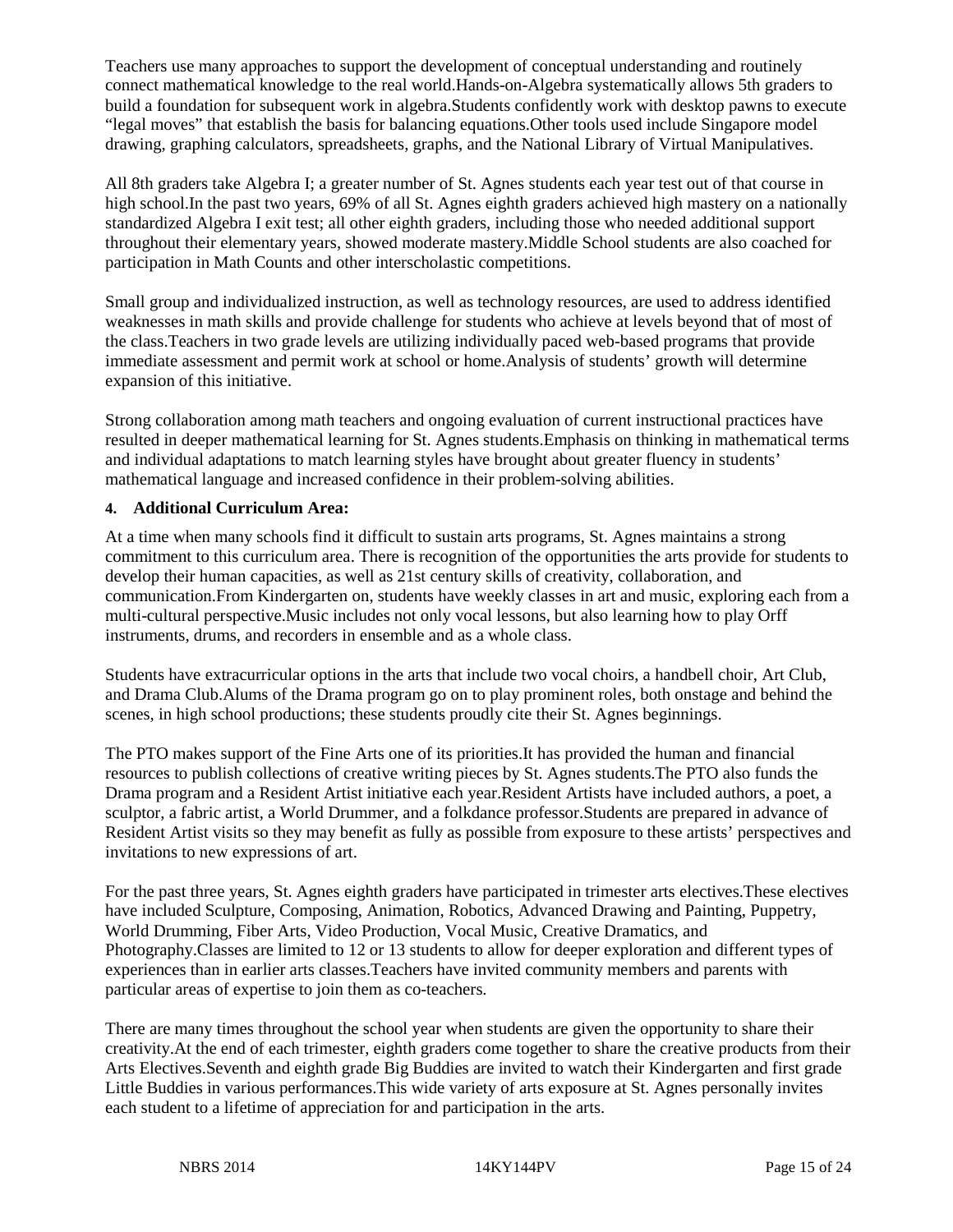#### **5. Instructional Methods:**

Learning about the different ways in which children learn and can demonstrate that learning has been energizing to St. Agnes teachers in recent years.However, available human resources remain essentially the same.The goal, therefore, has been to ensure high levels of achievement for all students through the creative use of limited human resources, supplemented by the use of technology.

St. Agnes has two Special Needs Coordinators who provide in-class support and work with students on a pullout basis.They serve as consultants to teachers, facilitate strong school to home connections, and help with individualized instruction and assessment. Teaching assistants provide full-time support at the primary level, allowing for flexible groups that provide skills practice and challenge.Intermediate teachers share assistants so as to provide similar support.

Teachers use technology to design instruction that is open-ended and challenging.Class sets of laptops and iPads allow teachers to incorporate research and shared project work.Seventh grade students recently used Glogster, an online graphic blog, for a cross-curricular project in Social Studies and Spanish related to The Day of the Dead.

Technology has also facilitated individualized instruction in math skills.Terra Nova tests revealed that some students in a recent 8th grade class were lagging in basic math skills.A class was created for these students to work on self-paced online math skills.These students not only remediated deficient skills but mastered basic Algebra I skills as well. Other grade levels are now using self-paced programs with even stronger assessment and reporting capacities.

Providing appropriate challenge for gifted students has been a focus of recent school improvement plans.K-8 teachers regularly use pre-assessments to identify students who already demonstrate partial or complete mastery and need help in moving toward broader or deeper objectives.Robotics teams and computer animation classes have been formed to provide challenges in STEM areas.Teachers are preparing students for both regional and national competitions in various academic areas.

St. Agnes teachers recognize the need to evaluate mastery in different ways.They use oral testing if this provides more precise assessment; they create alternative written tests to match particular spatial needs.Responding to differentiated needs has made collaboration a way of life among St. Agnes teachers, whether in helping each other to learn new technology skills or in evaluating ways to teach and assess that bring about growth in all students. The great variety of approaches and techniques, however, has one common objective: increased achievement for all students.

#### **6. Professional Development:**

St. Agnes school goals are based upon student achievement data.Professional development decisions for staff members are made in alignment with school goals, recognizing that effective professional development results in increased student achievement.Administrators expect teachers to take ownership of their professional responsibility to work toward school goals; the principal also works with each teacher to choose appropriate individual goals.Each teacher chooses professional development sessions at the Archdiocesan Summer Institute and at other local and national opportunities throughout the year based upon school and individual goals.This past summer, all teachers were asked to choose sessions that related to Common Core goals, utilizing educational technology, and addressing learning differences.These common foci provide starting points for monthly meetings of professional learning communities.

St. Agnes teachers are encouraged to initiate and lead professional development.The St. Agnes librarian facilitated two sessions for last summer's Archdiocesan Institute centered on the Common Core.She also invited St. Agnes teachers to informally gather three times during the summer to collaboratively explore ways to strengthen their teaching of skills related to reading expository text.The enthusiastic response of St. Agnes teachers was indicative of their commitment to ongoing professional growth.One outcome of these sessions was that content area teachers recognized their responsibility to be full partners with reading teachers in teaching these skills; teachers have continued to work together on this initiative throughout the year.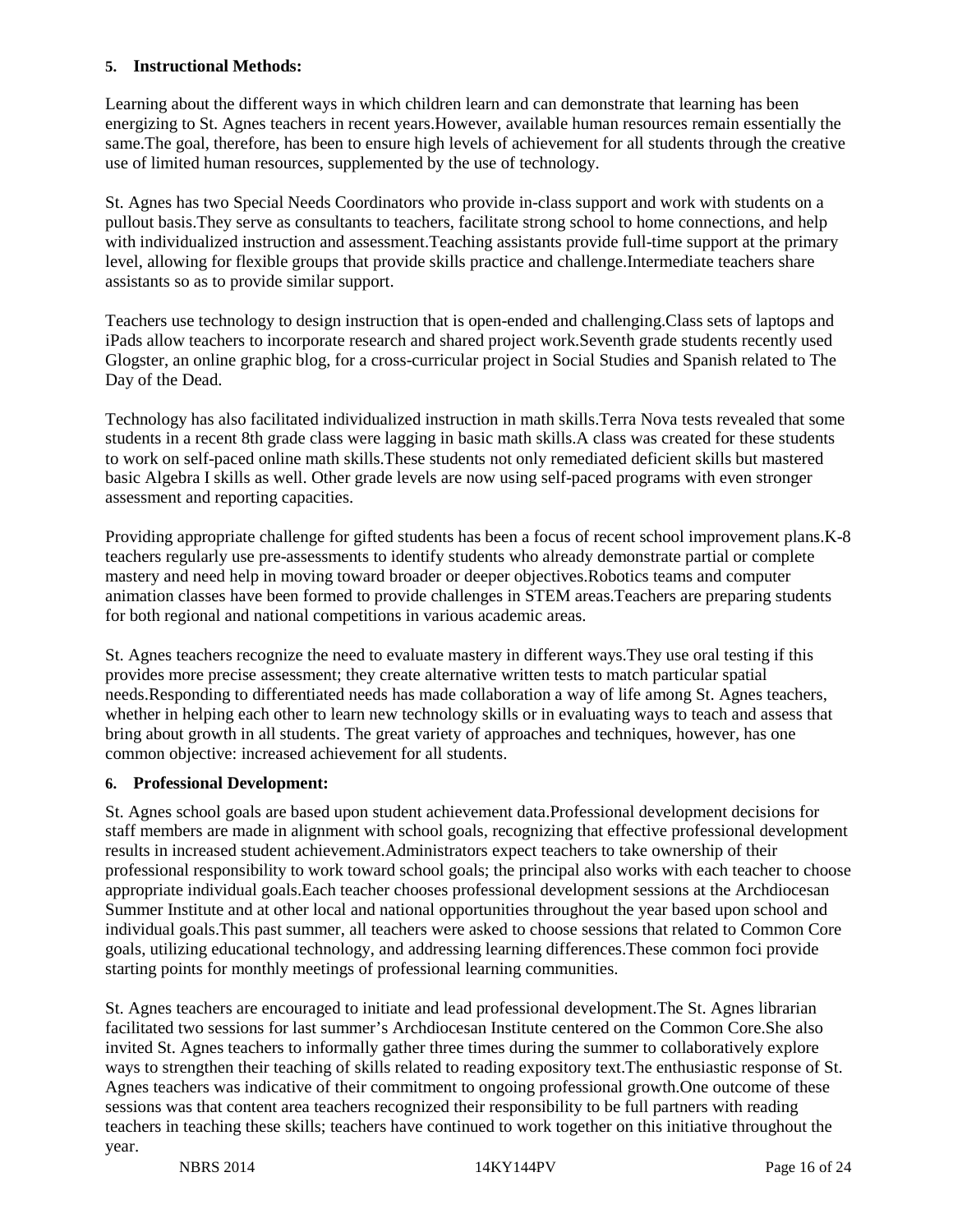With the large-scale introduction of iPads this year, the iPad coordinator organized group participation in relevant webinars.She also scheduled Tech Wednesdays to introduce new apps and technologies that could support the curriculum.On a recent Tech Wednesday, several eighth graders were recruited to be "teachers." They helped faculty members, who already saw the curricular potential of iMovie, learn how to manipulate and use the program.

The impact of recent professional development on instruction and student achievement has been clearly evident.After multiple years of working on differentiation, teachers are very comfortable in matching their instruction and assessment to student needs.Because of their attendance each year at sessions related to new technologies, St. Agnes teachers continue to find devices and programs that more fully engage students in higher order thinking and other critical 21st century skills.The St. Agnes Professional Development program includes learning from peers, from experts, and even from students and continues to energize teachers with research-based approaches to increasing student achievement.Teachers are the lifelong learners they consistently challenge their students to become.

#### **7. School Leadership**

Leadership at St. Agnes School is collaborative at all levels.The pastor is legally responsible for the parish school, but defers to the principal and School Board in all administrative and educational decisions.Although the Board's official capacity is advisory, it plays a significant role in budgeting and planning processes for the school. Members provide expert advice and counsel to the principal. The PTO Board (Parent-Teacher Organization) also plays an important leadership role, working with the principal to provide human and financial resources for initiatives that benefit students and teachers.

The principal and full-time assistant principal oversee a two-tiered learning community, one among faculty members and another involving teachers and students.Each year a different person serves as chair of the Primary, Intermediate, and Middle School levels.The chairs meet every Monday with the principal and assistant principal.All teachers participate in faculty study groups that explore instructional topics and practices and then make recommendations to the entire faculty.

The principal reviews lesson plans each week to understand how teachers are implementing instruction and working to meet diverse student needs.She writes a note on each plan, providing both encouragement and suggestions.This lesson plan review allows her to be aware of new approaches and to invite faculty members to share these during faculty meetings.Teachers work with the principal to choose individual professional growth goals each year; these goals become part of post-observation discussions and the final appraisal.

The assistant principal coordinates planning for new academic initiatives, such as a different approach to the teaching of primary mathematics and the introduction of one-to one-technology for seventh and eighth graders.Other important members of the Administrative team are the School Counselor and two Special Needs Coordinators who focus on how particular social, emotional, and academic needs impact student learning.With the introduction this year of the one-to-one technology, one teacher's responsibilities were reconfigured; she assumed responsibility for implementation and management of this initiative.

Student performance and school effectiveness will continue to be areas of strength at St. Agnes because leadership remains committed to collaborating with all stakeholders to advance the mission and vision of the school.There is great awareness of the century-long tradition of educational excellence at St. Agnes and a strong commitment to adapt leadership models, as needed, to maintain that tradition.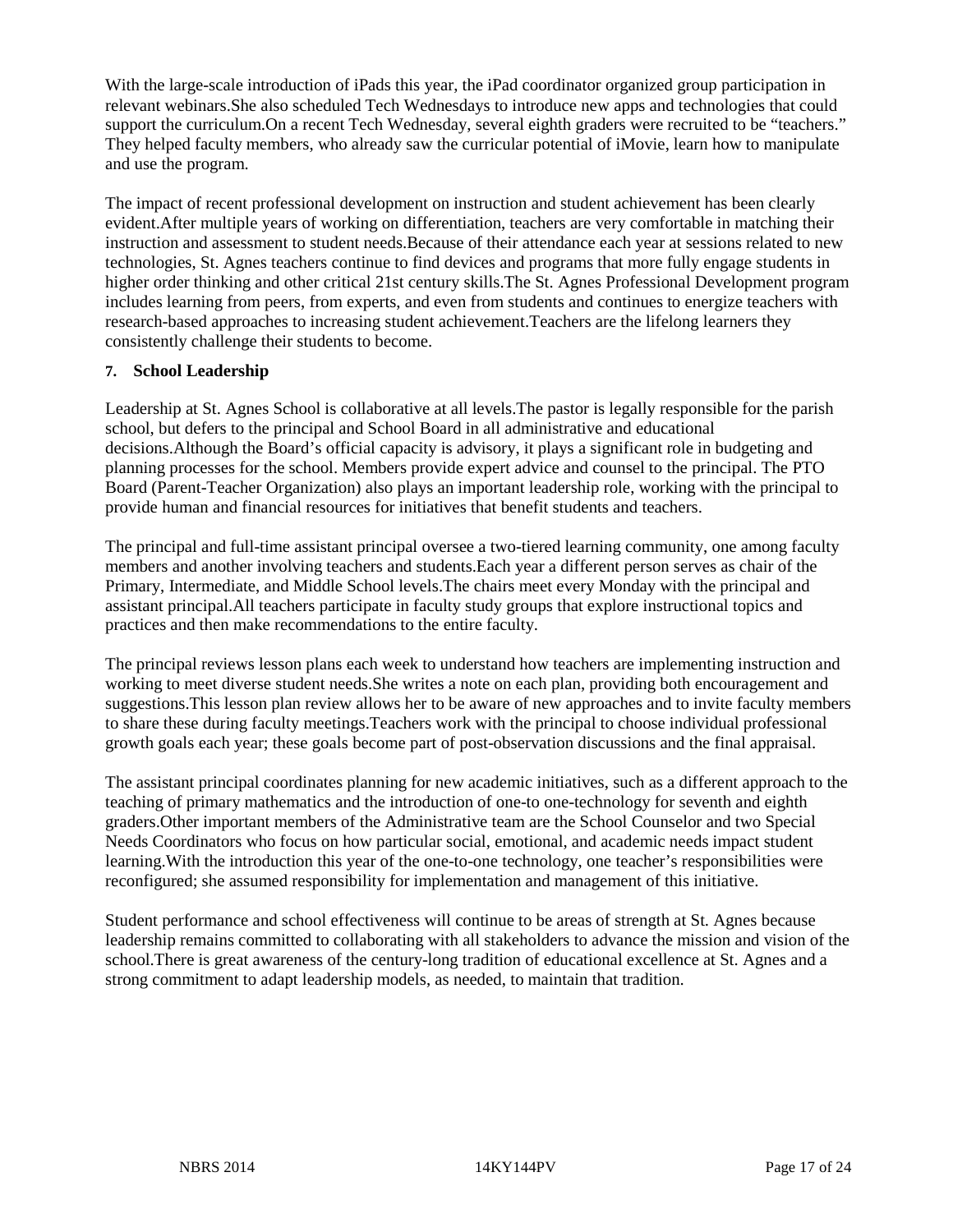# **PART VI - NON-PUBLIC SCHOOL INFORMATION**

*The purpose of this addendum is to obtain additional information from non-public schools as noted below.* 

1. Non-public school association(s): Catholic

Identify the religious or independent associations, if any, to which the school belongs. Select the primary association first.

- 2. Does the school have nonprofit, tax-exempt  $(501(c)(3))$  status? Yes  $\underline{X}$  No
- 3. What are the 2013-2014 tuition rates, by grade? (Do not include room, board, or fees.)

| Grade                    | <b>Amount</b> |
|--------------------------|---------------|
| $\bf K$                  | \$5238        |
| $\mathbf{1}$             | \$5238        |
| $\overline{2}$           | \$5238        |
| $\overline{3}$           | \$5238        |
| $\overline{\mathcal{L}}$ | \$5238        |
| $\overline{5}$           | \$5238        |
| $\boldsymbol{6}$         | \$5238        |
| $\boldsymbol{7}$         | \$5238        |
| 8                        | \$5238        |
| 9                        | \$0           |
| 10                       | \$0           |
| 11                       | \$0           |
| 12                       | \$0           |

#### **2013-2014 Tuition**

| 4. | What is the educational cost per student?<br>(School budget divided by enrollment)                     |       |
|----|--------------------------------------------------------------------------------------------------------|-------|
| 5. | What is the average financial aid per student?                                                         | \$161 |
| 6. | What percentage of the annual budget is devoted to<br>scholarship assistance and/or tuition reduction? | 3%    |
| 7. | What percentage of the student body receives<br>scholarship assistance, including tuition reduction?   | 15%   |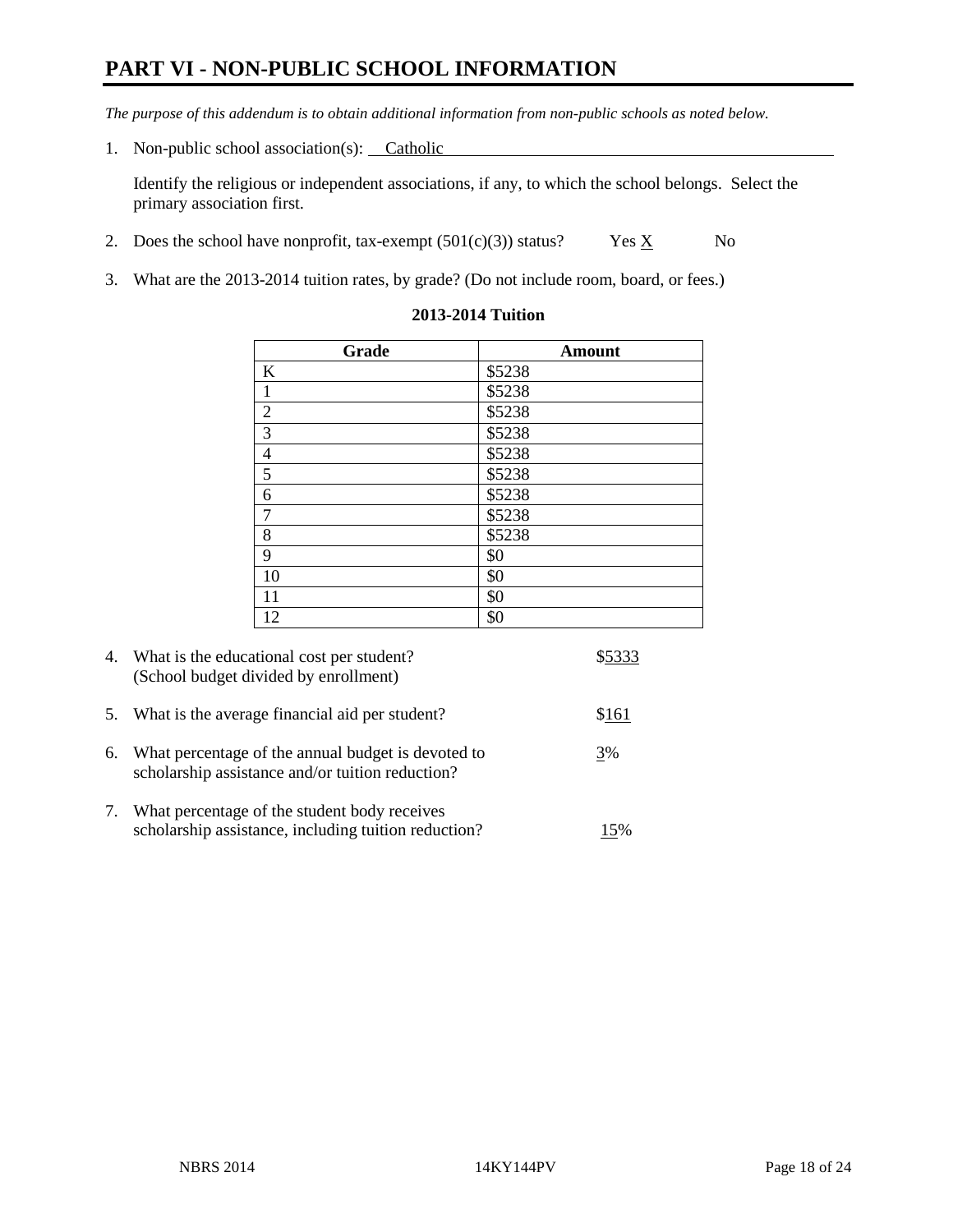| <b>Subject: Math</b>              | <b>Test:</b> Terra Nova 3                  |
|-----------------------------------|--------------------------------------------|
| Grade: 3                          | <b>Edition/Publication Year: 2010</b>      |
| <b>Publisher: McGraw Hill CTB</b> | Scores are reported here as: Scaled scores |

| School Year                      | 2012-2013      | 2011-2012      | 2010-2011      | 2009-2010 | 2008-2009      |
|----------------------------------|----------------|----------------|----------------|-----------|----------------|
| Testing month                    | Mar            | Mar            | Mar            | Mar       | Mar            |
| <b>SCHOOL SCORES</b>             |                |                |                |           |                |
| <b>Average Score</b>             | 652            | 660            | 651            | 655       | 655            |
| Number of students tested        | 47             | 48             | 50             | 49        | 46             |
| Percent of total students tested | 100            | 100            | 100            | 100       | 100            |
| Number of students               | $\theta$       | $\Omega$       | $\theta$       | $\Omega$  | $\theta$       |
| alternatively assessed           |                |                |                |           |                |
| Percent of students              | $\overline{0}$ | $\overline{0}$ | $\overline{0}$ | $\Omega$  | $\overline{0}$ |
| alternatively assessed           |                |                |                |           |                |
| <b>SUBGROUP SCORES</b>           |                |                |                |           |                |
| 1. Other 1                       |                |                |                |           |                |
| <b>Average Score</b>             |                |                |                |           |                |
| Number of students tested        |                |                |                |           |                |
| 2. Other 2                       |                |                |                |           |                |
| <b>Average Score</b>             |                |                |                |           |                |
| Number of students tested        |                |                |                |           |                |
| 3. Other 3                       |                |                |                |           |                |
| Average Score                    |                |                |                |           |                |
| Number of students tested        |                |                |                |           |                |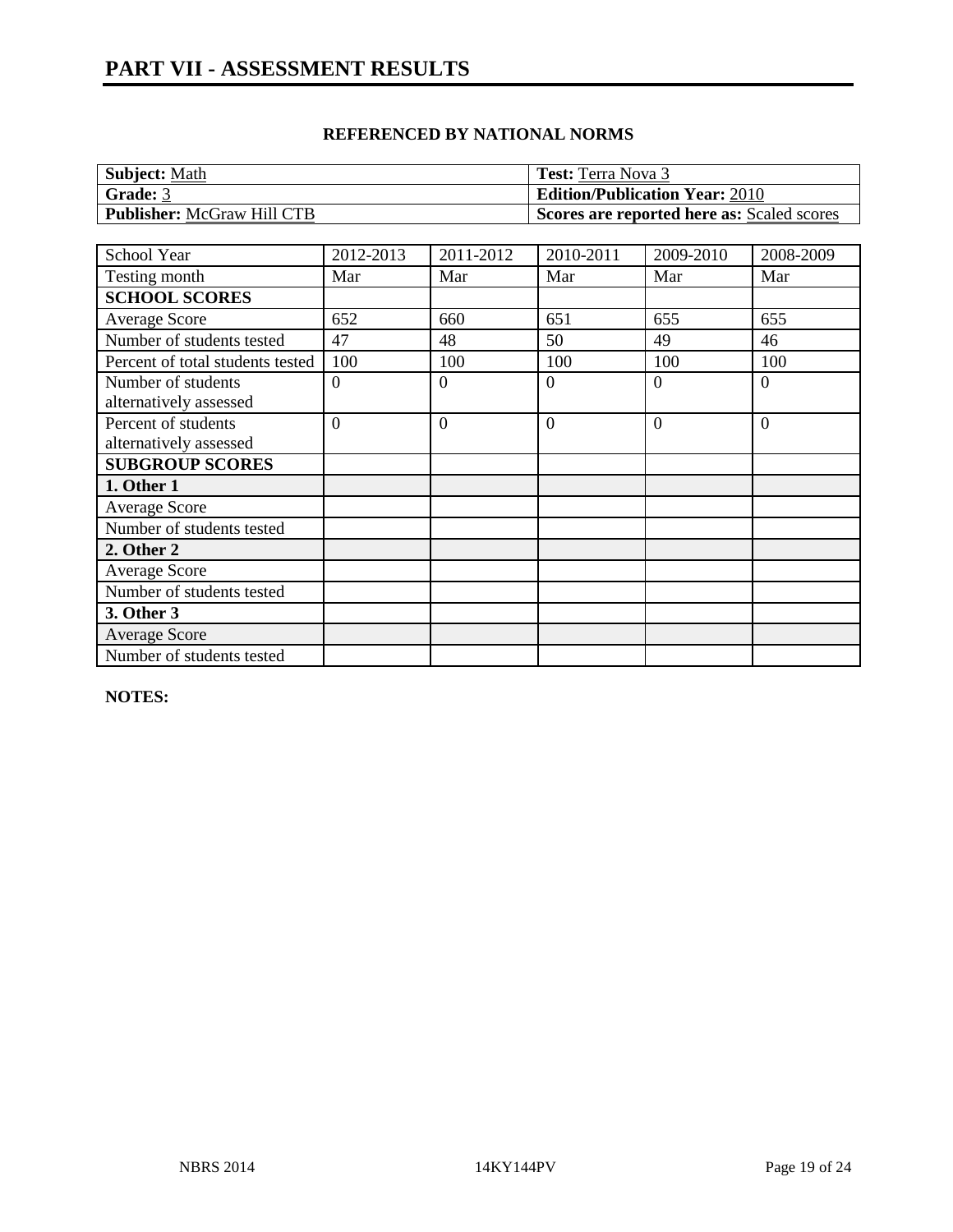| <b>Subject: Math</b>              | <b>Test:</b> Terra Nova 3                  |
|-----------------------------------|--------------------------------------------|
| Grade: 5                          | <b>Edition/Publication Year: 2010</b>      |
| <b>Publisher: CTB McGraw Hill</b> | Scores are reported here as: Scaled scores |

| School Year                                   | 2012-2013      | 2011-2012      | 2010-2011      | 2009-2010 | 2008-2009      |
|-----------------------------------------------|----------------|----------------|----------------|-----------|----------------|
| Testing month                                 | Mar            | Mar            | Mar            | Mar       | Mar            |
| <b>SCHOOL SCORES</b>                          |                |                |                |           |                |
| <b>Average Score</b>                          | 677            | 680            | 680            | 699       | 678            |
| Number of students tested                     | 50             | 46             | 49             | 45        | 51             |
| Percent of total students tested              | 100            | 100            | 100            | 100       | 100            |
| Number of students<br>alternatively assessed  | $\theta$       | $\overline{0}$ | $\overline{0}$ | $\Omega$  | $\overline{0}$ |
| Percent of students<br>alternatively assessed | $\overline{0}$ | $\overline{0}$ | $\overline{0}$ | $\Omega$  | $\overline{0}$ |
| <b>SUBGROUP SCORES</b>                        |                |                |                |           |                |
| 1. Other 1                                    |                |                |                |           |                |
| <b>Average Score</b>                          |                |                |                |           |                |
| Number of students tested                     |                |                |                |           |                |
| 2. Other 2                                    |                |                |                |           |                |
| <b>Average Score</b>                          |                |                |                |           |                |
| Number of students tested                     |                |                |                |           |                |
| 3. Other 3                                    |                |                |                |           |                |
| <b>Average Score</b>                          |                |                |                |           |                |
| Number of students tested                     |                |                |                |           |                |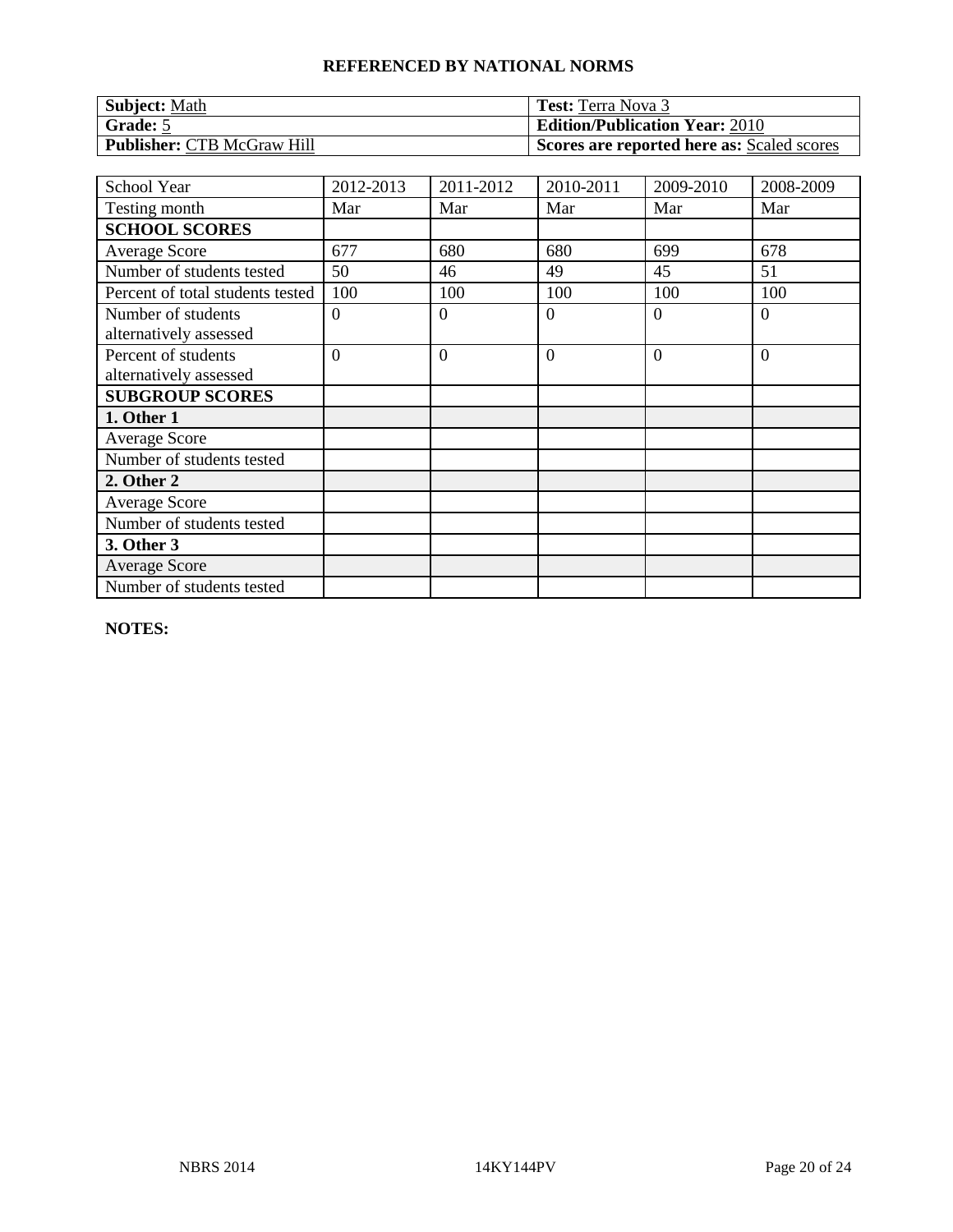| <b>Subject: Math</b>              | <b>Test:</b> Terra Nova 3                  |
|-----------------------------------|--------------------------------------------|
| Grade: 7                          | <b>Edition/Publication Year: 2010</b>      |
| <b>Publisher: CTB McGraw Hill</b> | Scores are reported here as: Scaled scores |

| School Year                                   | 2012-2013      | 2011-2012      | 2010-2011      | 2009-2010 | 2008-2009      |
|-----------------------------------------------|----------------|----------------|----------------|-----------|----------------|
| Testing month                                 | Mar            | Mar            | Mar            | Mar       | Mar            |
| <b>SCHOOL SCORES</b>                          |                |                |                |           |                |
| Average Score                                 | 715            | 729            | 713            | 713       | 703            |
| Number of students tested                     | 50             | 48             | 50             | 46        | 48             |
| Percent of total students tested              | 100            | 100            | 100            | 100       | 100            |
| Number of students<br>alternatively assessed  | $\Omega$       | $\Omega$       | $\overline{0}$ | $\Omega$  | $\overline{0}$ |
| Percent of students<br>alternatively assessed | $\overline{0}$ | $\overline{0}$ | $\overline{0}$ | $\Omega$  | $\overline{0}$ |
| <b>SUBGROUP SCORES</b>                        |                |                |                |           |                |
| 1. Other 1                                    |                |                |                |           |                |
| <b>Average Score</b>                          |                |                |                |           |                |
| Number of students tested                     |                |                |                |           |                |
| 2. Other 2                                    |                |                |                |           |                |
| <b>Average Score</b>                          |                |                |                |           |                |
| Number of students tested                     |                |                |                |           |                |
| 3. Other 3                                    |                |                |                |           |                |
| <b>Average Score</b>                          |                |                |                |           |                |
| Number of students tested                     |                |                |                |           |                |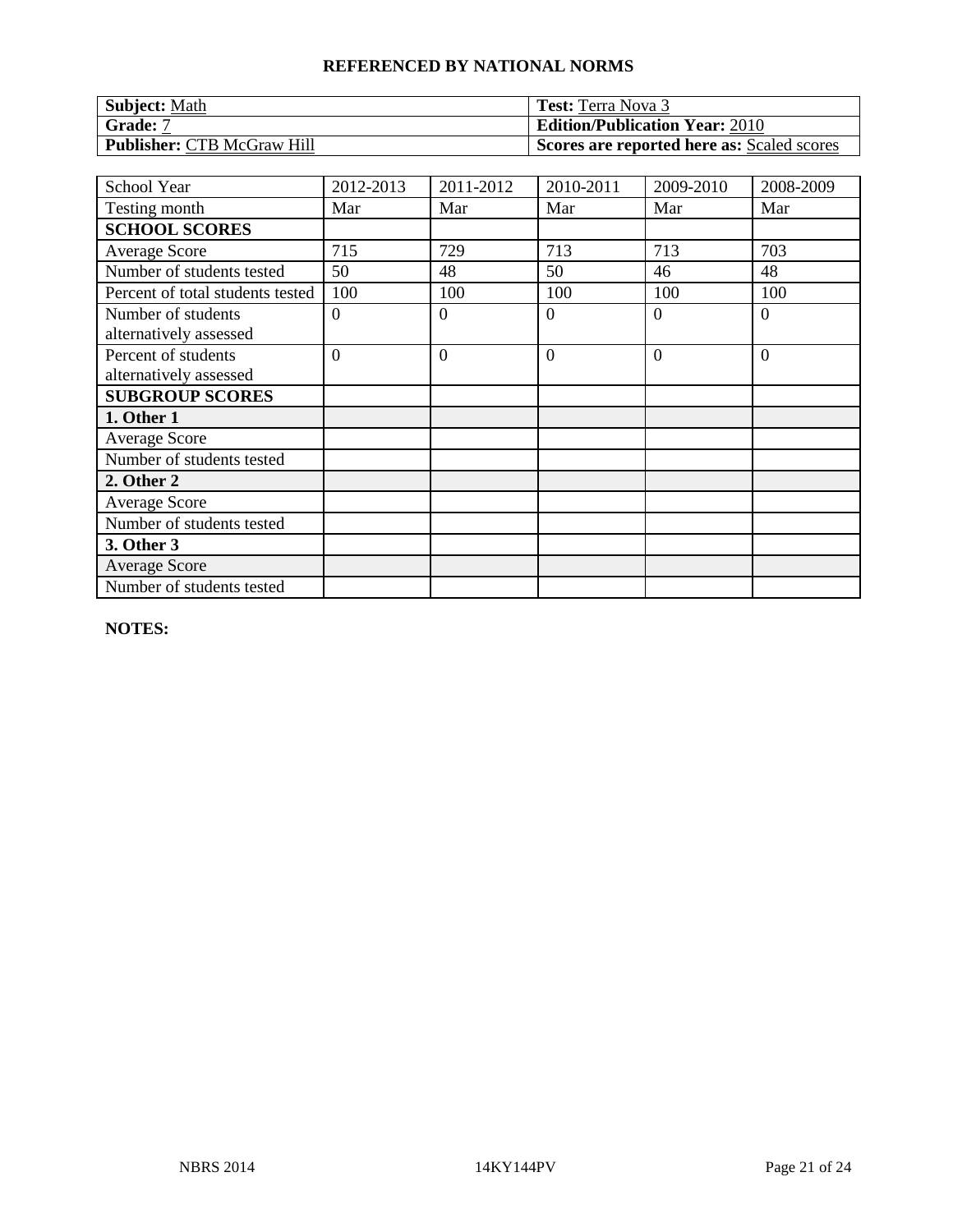| <b>Subject:</b> Reading/ELA       | <b>Test:</b> Terra Nova 3                  |
|-----------------------------------|--------------------------------------------|
| Grade: 3                          | <b>Edition/Publication Year: 2010</b>      |
| <b>Publisher: McGraw Hill CTB</b> | Scores are reported here as: Scaled scores |

| School Year                                   | 2012-2013      | 2011-2012      | 2010-2011      | 2009-2010 | 2008-2009      |
|-----------------------------------------------|----------------|----------------|----------------|-----------|----------------|
| Testing month                                 | Mar            | Mar            | Mar            | Mar       | Mar            |
| <b>SCHOOL SCORES</b>                          |                |                |                |           |                |
| <b>Average Score</b>                          | 653            | 668            | 658            | 658       | 660            |
| Number of students tested                     | 47             | 48             | 50             | 49        | 46             |
| Percent of total students tested              | 100            | 100            | 100            | 100       | 100            |
| Number of students<br>alternatively assessed  | $\Omega$       | $\Omega$       | $\overline{0}$ | $\Omega$  | $\overline{0}$ |
| Percent of students<br>alternatively assessed | $\overline{0}$ | $\overline{0}$ | $\overline{0}$ | $\Omega$  | $\overline{0}$ |
| <b>SUBGROUP SCORES</b>                        |                |                |                |           |                |
| 1. Other 1                                    |                |                |                |           |                |
| <b>Average Score</b>                          |                |                |                |           |                |
| Number of students tested                     |                |                |                |           |                |
| 2. Other 2                                    |                |                |                |           |                |
| <b>Average Score</b>                          |                |                |                |           |                |
| Number of students tested                     |                |                |                |           |                |
| 3. Other 3                                    |                |                |                |           |                |
| <b>Average Score</b>                          |                |                |                |           |                |
| Number of students tested                     |                |                |                |           |                |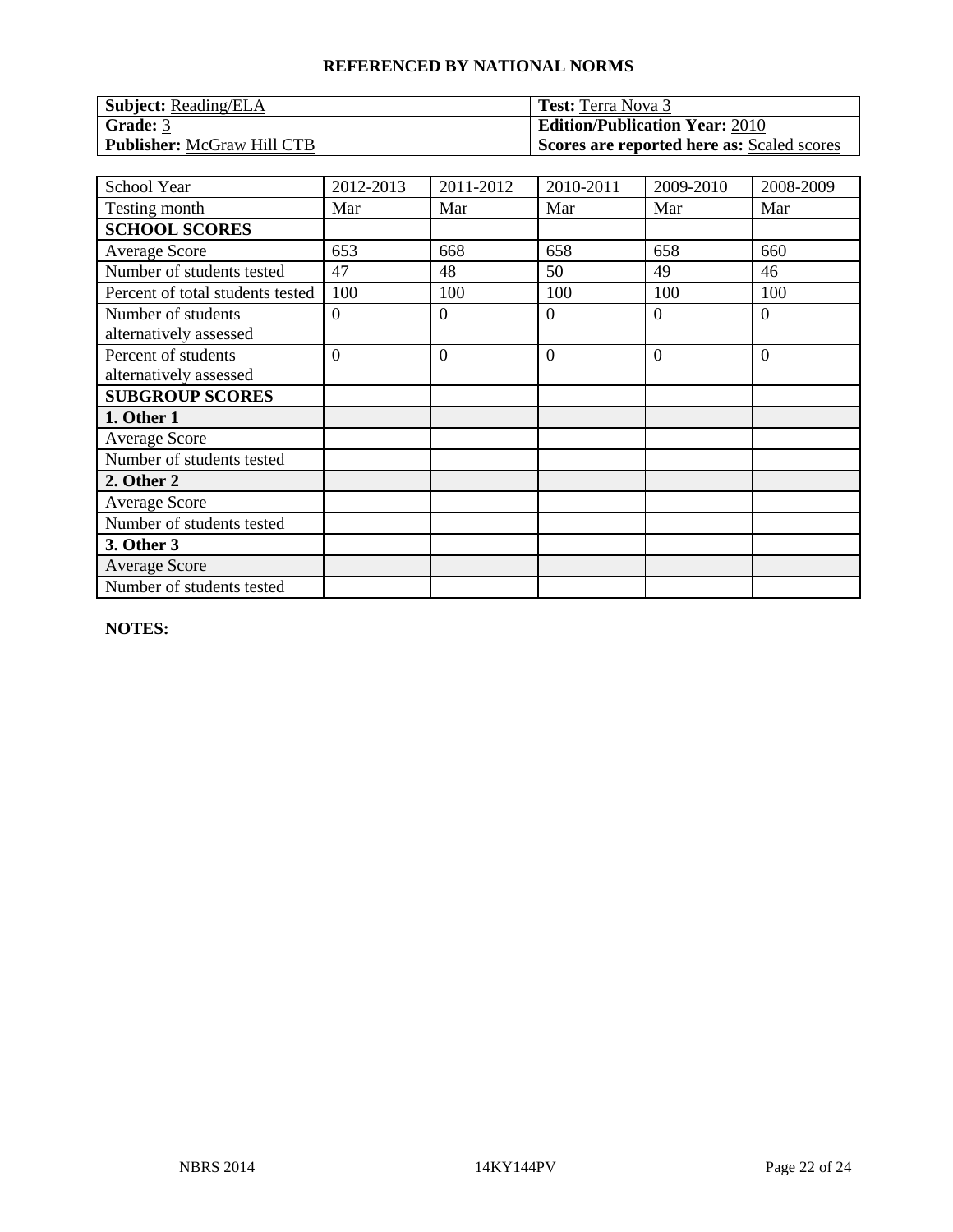| <b>Subject:</b> Reading/ELA       | <b>Test:</b> Terra Nova 3                  |
|-----------------------------------|--------------------------------------------|
| Grade: 5                          | <b>Edition/Publication Year: 2010</b>      |
| <b>Publisher: CTB McGraw Hill</b> | Scores are reported here as: Scaled scores |

| School Year                                   | 2012-2013      | 2011-2012      | 2010-2011      | 2009-2010 | 2008-2009      |
|-----------------------------------------------|----------------|----------------|----------------|-----------|----------------|
| Testing month                                 | Mar            | Mar            | Mar            | Mar       | Mar            |
| <b>SCHOOL SCORES</b>                          |                |                |                |           |                |
| <b>Average Score</b>                          | 680            | 674            | 676            | 693       | 674            |
| Number of students tested                     | 50             | 46             | 49             | 45        | 51             |
| Percent of total students tested              | 100            | 100            | 100            | 100       | 100            |
| Number of students<br>alternatively assessed  | $\theta$       | $\overline{0}$ | $\overline{0}$ | $\Omega$  | $\overline{0}$ |
| Percent of students<br>alternatively assessed | $\overline{0}$ | $\overline{0}$ | $\overline{0}$ | $\Omega$  | $\overline{0}$ |
| <b>SUBGROUP SCORES</b>                        |                |                |                |           |                |
| 1. Other 1                                    |                |                |                |           |                |
| <b>Average Score</b>                          |                |                |                |           |                |
| Number of students tested                     |                |                |                |           |                |
| 2. Other 2                                    |                |                |                |           |                |
| <b>Average Score</b>                          |                |                |                |           |                |
| Number of students tested                     |                |                |                |           |                |
| 3. Other 3                                    |                |                |                |           |                |
| <b>Average Score</b>                          |                |                |                |           |                |
| Number of students tested                     |                |                |                |           |                |